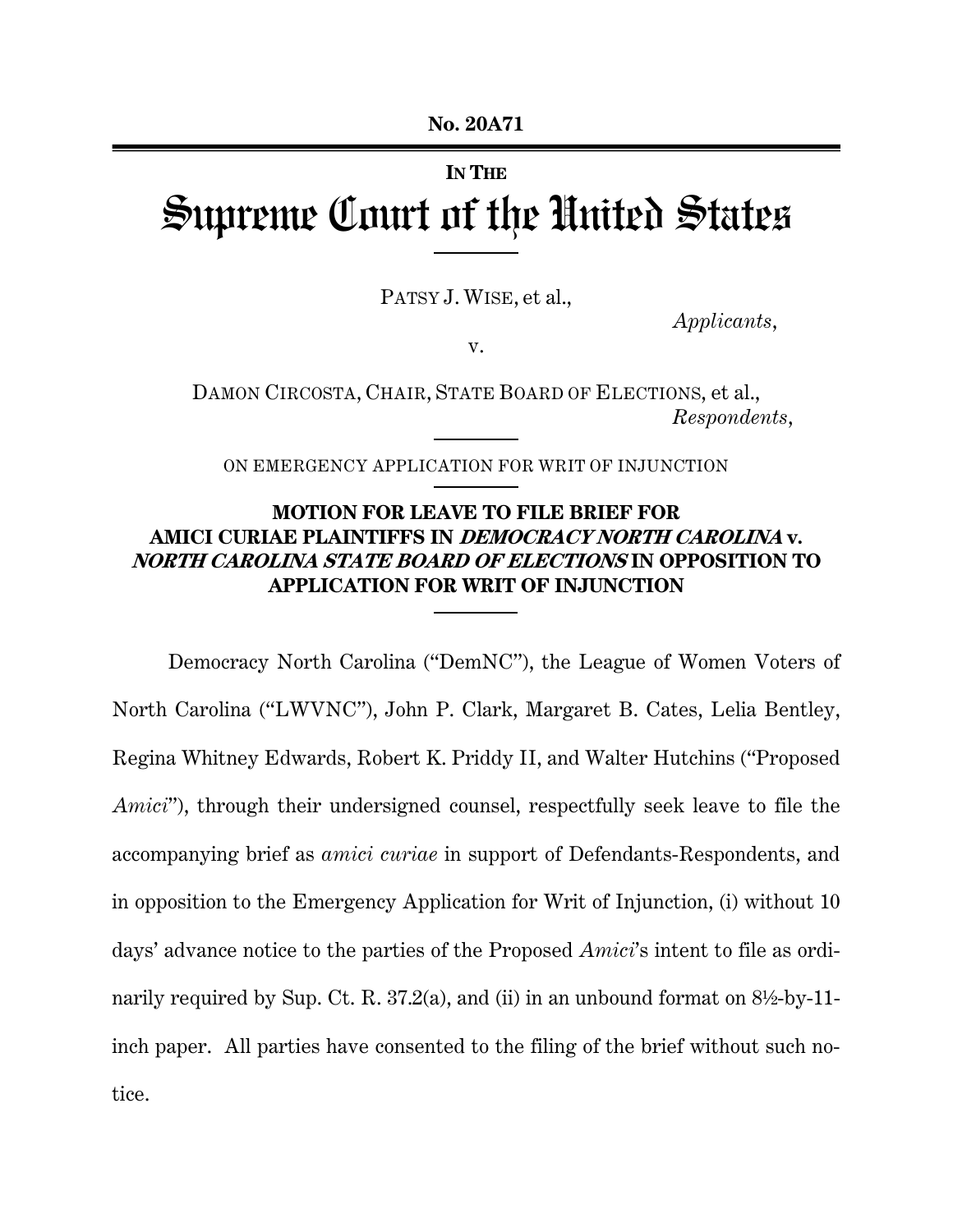Proposed *Amici* are plaintiffs in *Democracy N.C.* v. *N.C. State Board of Elections*, No. 20-cv-457 (M.D.N.C.) (*"Democracy N.C.*"). In that case, plaintiffs moved for a preliminary injunction seeking a court order requiring the North Carolina State Board of Elections ("SBOE") to implement certain measures to ensure that North Carolinians could safely vote during the COVID-19 pandemic, including establishing mechanisms to cure deficient mail-in absentee ballots. On August 4, 2020, after holding a three-day evidentiary hearing, receiving testimony, and reviewing hundreds of pages of briefing, the U.S. District Court for the Middle District of North Carolina issued an order partially granting plaintiffs' motion, which prohibited and enjoined the SBOE from disallowing or rejecting, or permitting the disallowance or rejection, of absentee ballots with a material error that is subject to remediation without due process. Under the terms of the order, that injunction was to remain in place until the SBOE implemented a law or rule that provides a voter with notice and an opportunity to be heard before an absentee ballot with a material error subject to remediation is disallowed or rejected. Consequently, the SBOE implemented a cure procedure through Numbered Memorandum 2020-19, the validity of which is now challenged by the *Wise* Applicants' Emergency Application for Writ of Injunction. Accordingly, Proposed *Amici* have a substantial interest at stake in this litigation.

DemNC is a nonpartisan, nonprofit organization dedicated to increasing voter access and participation and reducing the corrupting role of money in poli-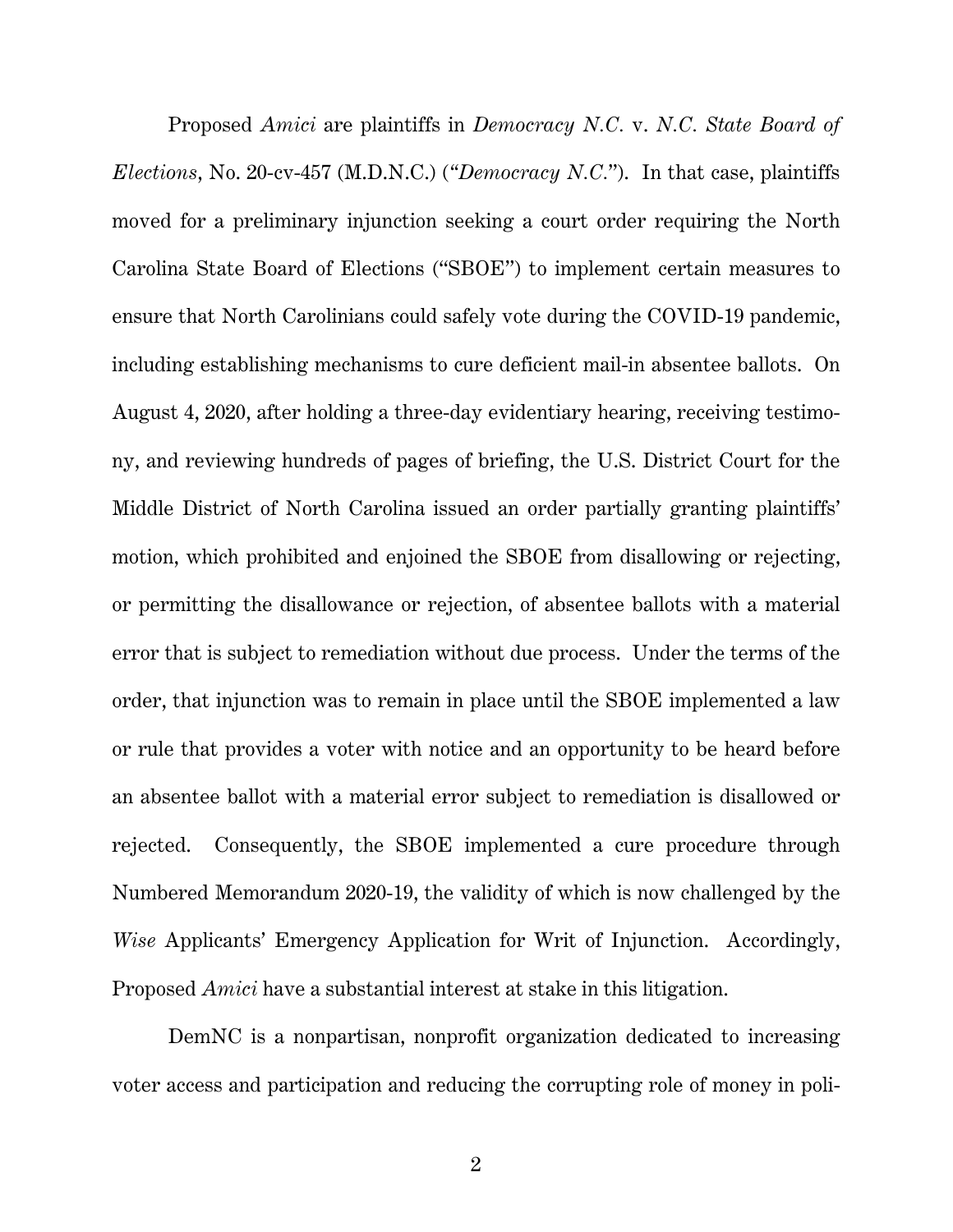tics through research, organization, and advocacy. DemNC's volunteers, who are registered North Carolina voters across every region of the state, form grassroots coalitions and are advocates in communities throughout the state. DemNC works for pro-democracy reforms that strengthen the enforcement of election laws, protect voting rights, and improve government accountability and ethics. DemNC engages in substantial election protection efforts to ensure that voters are able to access the ballot, and spends substantial time and effort producing voter guides to educate voters about the candidates that will be on their ballots. Through original research, policy advocacy, grassroots organizing, civic engagement, and leadership training, DemNC seeks to achieve a fair and representative political system and advance a just and equitable North Carolina.

The LWVNC is a nonpartisan community-based organization, formed in 1920, immediately after the enactment of the Nineteenth Amendment to the U.S. Constitution granting women's suffrage. The LWVNC is dedicated to encouraging its members and the people of North Carolina to exercise their right to vote as protected by the U.S. Constitution and the Voting Rights Act of 1965. The LWVNC's mission is to promote political responsibility through informed and active participation in government and to act on selected governmental issues. The LWVNC impacts public policies, promotes citizen education, and makes democracy work by, among other things, working to remove unnecessary barriers to full participation in the electoral process. The LWVNC also devotes substan-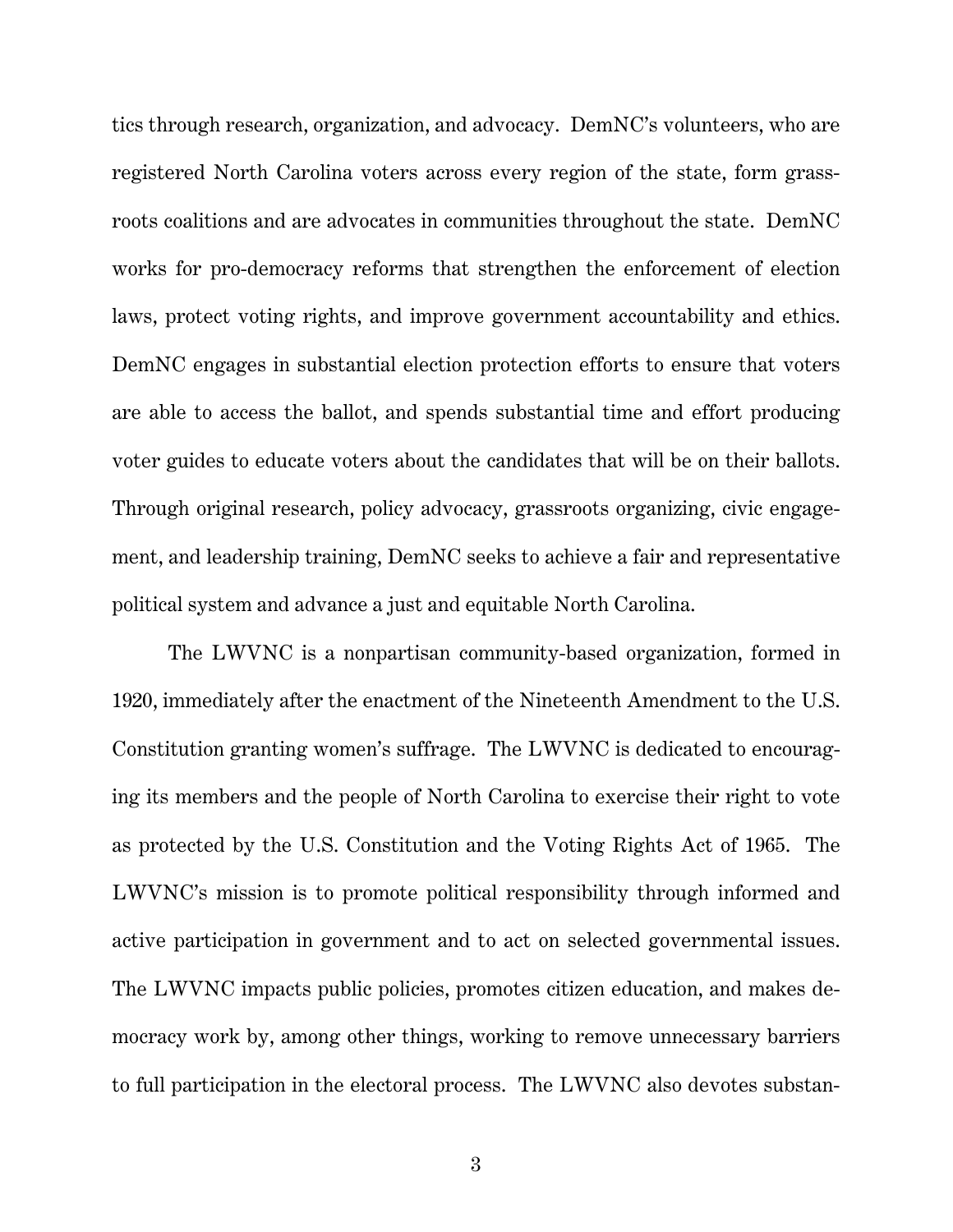tial time and effort to ensuring that government at every level works as effectively and as fairly as possible in implementing voting regulations and procedures. To do so, the LWVNC advocates for more transparent elections, supports a strong and diverse judiciary, and urges appropriate government oversight.

John P. Clark is a U.S. citizen and a resident of Wake County, North Carolina. He is 79 years old and a registered North Carolina voter who is eligible to vote in the November 2020 general election. He has voted in every presidential election since 1968 and votes regularly in state and local elections. Mr. Clark has voted by mail-in absentee ballot in the November 2020 election.

Margaret B. Cates is a U.S. Citizen and a resident of Duplin County, North Carolina. She is 85 years old and a registered North Carolina voter who is eligible to vote in the November 2020 general election. Ms. Cates has voted in every presidential election since 1956 and also votes in many state and local elections. She has never voted by mail but plans on voting by mail in the upcoming November 2020 election.

Lelia Bentley is a U.S. Citizen, a registered voter, and a resident of Wilkesboro, North Carolina. She is 62 years old and plans to vote by mail in the upcoming election.

Regina Whitney Edwards is a U.S. citizen and a resident of Durham County, North Carolina. She is 30 years old and a registered North Carolina voter. She has voted in several elections in North Carolina and would have voted in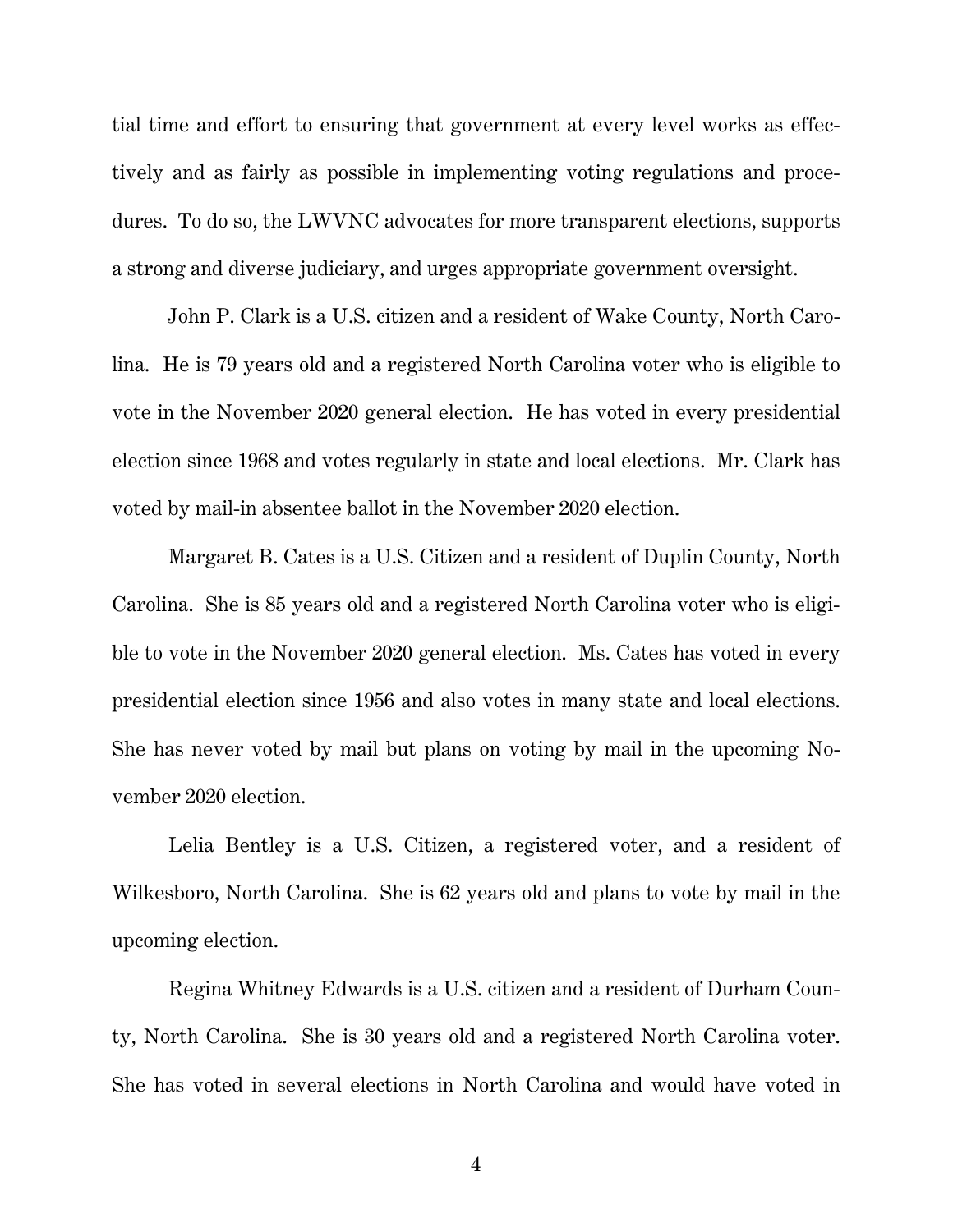person for the November 2020 election but for the health risks posed by inperson voting. Instead, she voted by mail-in absentee ballot to protect her health.

Robert K. Priddy II is a U.S. Citizen and a resident of Brunswick County, North Carolina. He is a 70-year-old registered North Carolina voter who was planning on voting in person for the November 2020 election. However, because of the health risks posed by COVID-19, Mr. Priddy voted by mail-in absentee ballot.

Walter Hutchins is a U.S. Citizen and a resident of Wilmington County, North Carolina. He is a 91-year-old registered North Carolina voter who lives in a nursing home. Mr. Hutchins has voted in every presidential election since 1952. He has voted by mail-in absentee ballot with assistance from the staff at his nursing home.

The Court should grant Proposed *Amici* leave to file the accompanying brief. As explained above, Proposed *Amici* have a substantial interest in Numbered Memo 2020-19, which the *Wise* Applicants argue is entirely invalid. As the party in *Democracy N.C.*, whose prevailing constitutional claim caused the SBOE to promulgate Numbered Memo 2020-19, creating an absentee ballot cure procedure, Proposed *Amici* are uniquely positioned to assist the Court in evaluating the Applicants' request for an injunction against Numbered Memo 2020-19.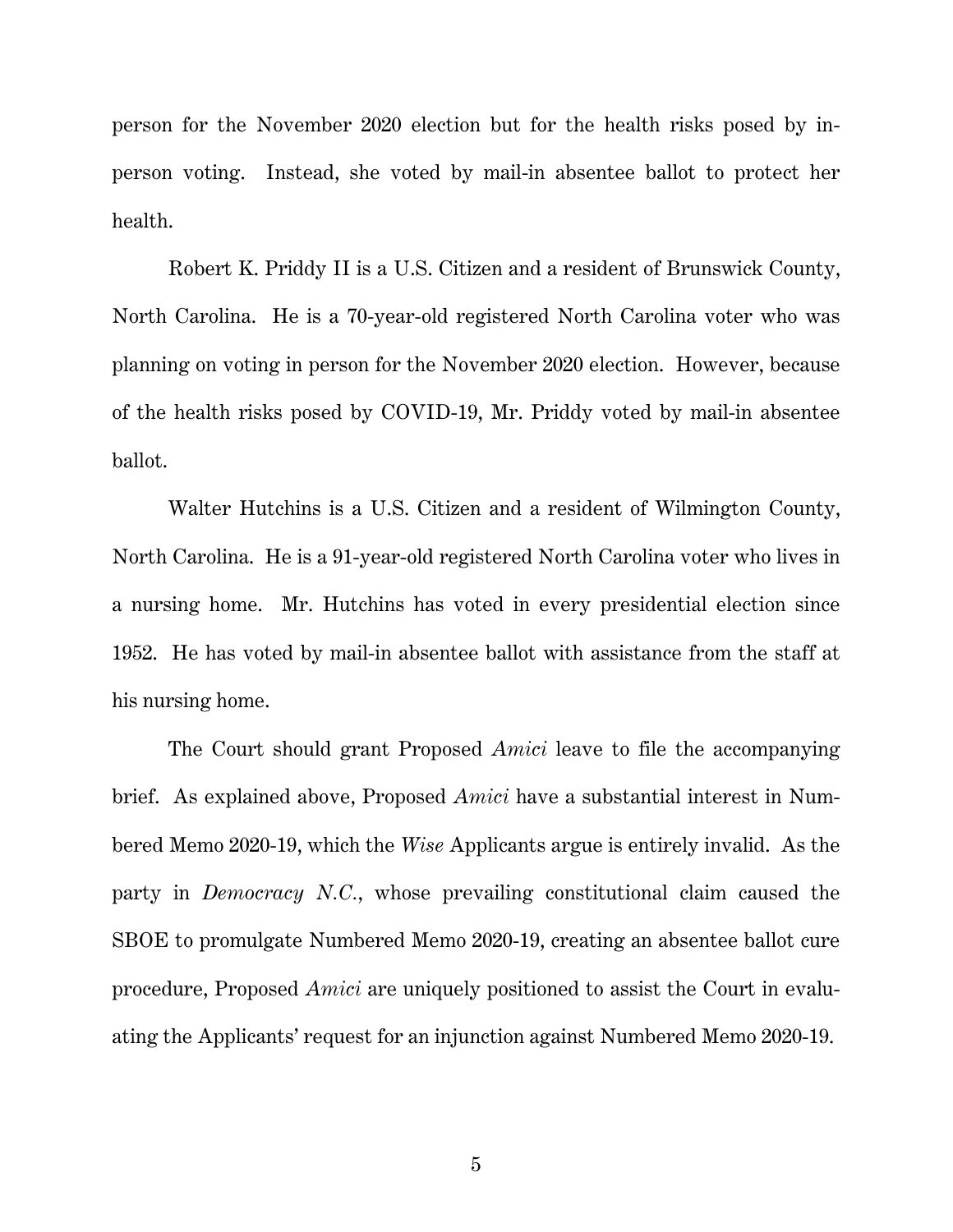All parties have consented to the filing of this brief. The proposed brief is attached as Exhibit 1.

Respectfully submitted,

/s/ Paul R.Q. Wolfson

PAUL R.Q. WOLFSON  *Counsel of Record*  WILMER, CUTLER, PICKERING HALE AND DORR LLP 1875 Pennsylvania Avenue, N.W. Washington, D.C. 20006 (202) 663-6000 paul.wolfson@wilmerhale.com

October 24, 2020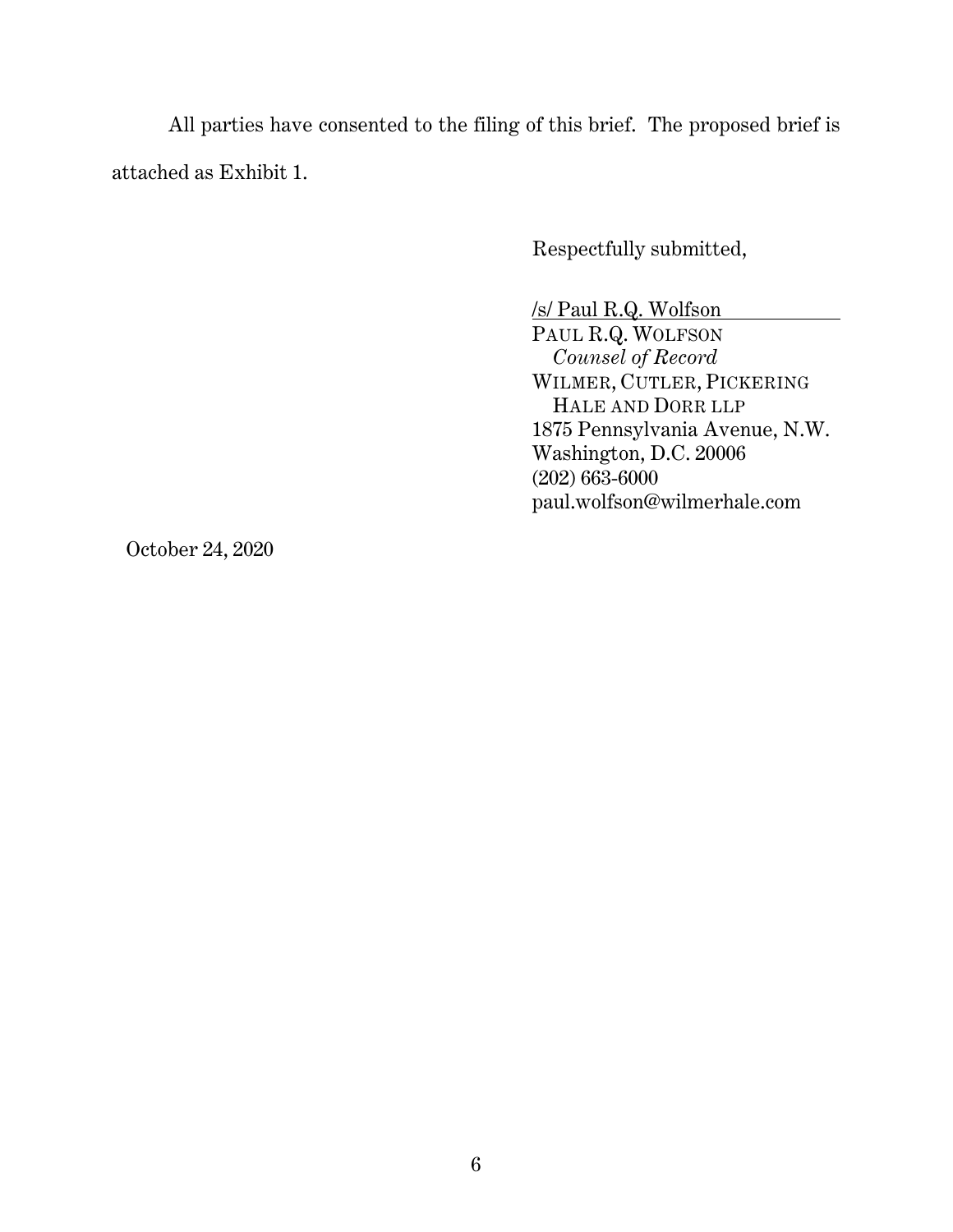#### **IN THE**

# Supreme Court of the United States

PATSY J. WISE, et al.,

*Applicants*,

v.

DAMON CIRCOSTA, CHAIR, STATE BOARD OF ELECTIONS, et al., *Respondents*,

ON EMERGENCY APPLICATION FOR WRIT OF INJUNCTION

# **BRIEF OF AMICI CURIAE PLAINTIFFS IN DEMOCRACY NORTH CAROLINA v. NORTH CAROLINA STATE BOARD OF ELECTIONS IN OPPOSITION TO APPLICATION FOR WRIT OF INJUNCTIONS**

ALLISON J. RIGGS JEFFREY LOPERFIDO HILARY KLEIN SOUTH COALITION FOR SOCIAL JUSTICE 1415 West Highway 54, Suite 101 Durham, NC 27707

JON SHERMAN MICHELLE KANTER COHEN CECILIA AGUILERA FAIR ELECTIONS CENTER 1825 K Street NW, Suite 450 Washington, D.C. 20006

PAUL R.Q. WOLFSON *Counsel of Record* WILMER CUTLER PICKERING HALE AND DORR LLP 1875 Pennsylvania Ave., NW Washington, DC 20006 (202) 663-6000 paul.wolfson@wilmerhale.com

GEORGE P. VARGHESE STEPHANIE LIN WILMER CUTLER PICKERING HALE AND DORR LLP 60 State Street Boston, MA 02109

JOSEPH J. YU WILMER CUTLER PICKERING HALE AND DORR LLP 7 World Trade Center 250 Greenwich Street New York, NY 10007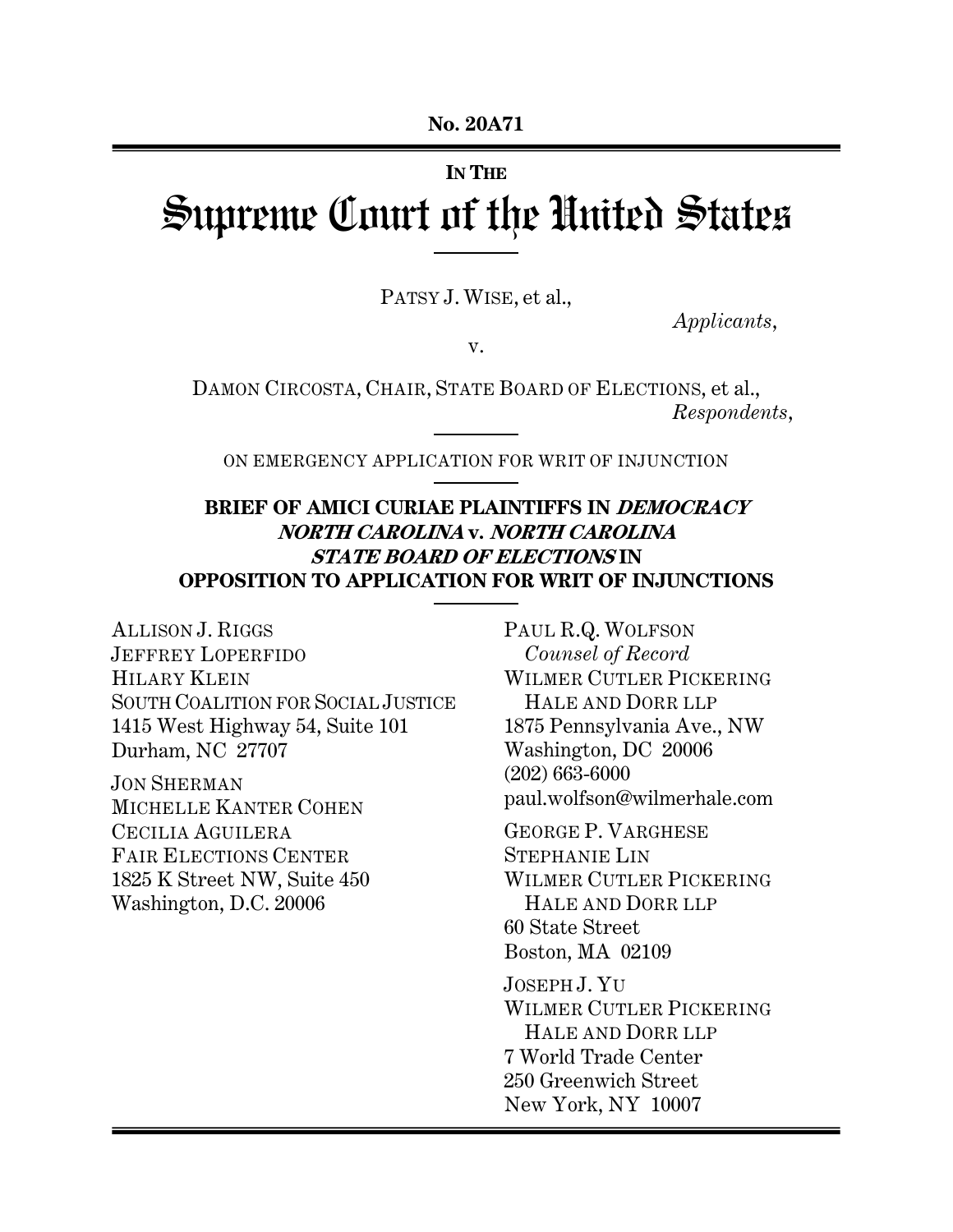# **TABLE OF CONTENTS**

|      |           |                                                                                                                                                                                                    | Page |
|------|-----------|----------------------------------------------------------------------------------------------------------------------------------------------------------------------------------------------------|------|
|      |           |                                                                                                                                                                                                    |      |
|      |           |                                                                                                                                                                                                    |      |
|      |           |                                                                                                                                                                                                    |      |
|      |           |                                                                                                                                                                                                    |      |
| I.   |           | MOORE AND WISE SEEK DIFFERENT RELIEF FROM THIS                                                                                                                                                     |      |
| II.  |           | NONE OF THE PLAINTIFFS IN WISE OR MOORE HAVE<br>STANDING TO BRING THEIR ELECTIONS AND ELECTORS<br>CLAUSE CLAIMS AND, IN ANY EVENT, THESE ARGUMENTS<br>ARE UNPRECEDENTED AND EXTREME, AND SHOULD BE |      |
|      | A.        | The Fourth Circuit And District Court Correctly Con-<br>cluded That The Wise And Moore Applicants Lack<br>Standing To Bring These Elections and Electors Clause                                    |      |
|      | <b>B.</b> | Even If the Wise Applicants Do Have Standing To As-<br>sert Their Elections And Electors Clause Claims<br>Against Unspecified Aspects Of The Oct. 17 Mem 2020-                                     |      |
| III. |           | THE WISE APPLICANTS' EQUAL PROTECTION CLAUSE<br>ARGUMENT UNDER BUSH v. GORE IS LEFT COMPLETELY<br>UNDEFINED AS TO NUMBERED MEMO 2020-19 AND MUST<br>NECESSARILY FAIL AS WELL FOR LACK OF SUBJECT   |      |
|      |           |                                                                                                                                                                                                    |      |
|      |           | CERTIFICATE OF SERVICE                                                                                                                                                                             |      |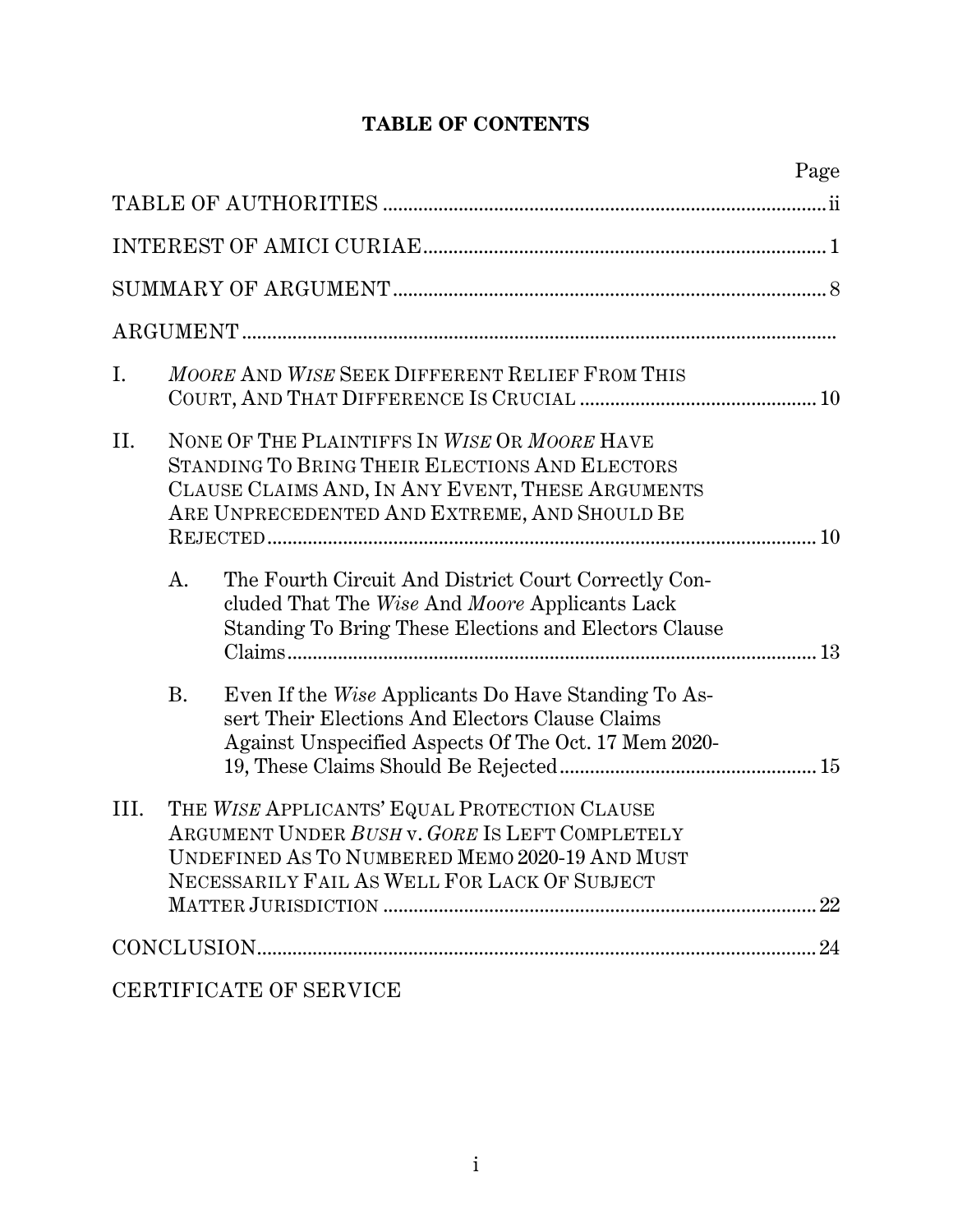# **TABLE OF AUTHORITIES**

# **CASES**

| Colorado River Water Conservation District v. United States,                   |  |
|--------------------------------------------------------------------------------|--|
|                                                                                |  |
| Pennhurst State School & Hospital v. Halderman, 465 U.S. 89                    |  |
|                                                                                |  |
|                                                                                |  |
| Scarnati v. Boockvar, No. 20A53, 2020 WL 6128194 (U.S. Oct. 19,                |  |
| <i>Wise v. Circosta, Nos. 20-2104 &amp; 20-2107, 2020 WL 6156302 (4th Cir.</i> |  |
| United States v. Kelly, 917 F. Supp. 2d 553 (W.D.N.C. 2013)  19                |  |

# **DOCKETED CASES**

| Democracy North Carolina v. North Carolina State Board of       |  |
|-----------------------------------------------------------------|--|
|                                                                 |  |
|                                                                 |  |
| North Carolina Alliance for Retired Americans v. State of North |  |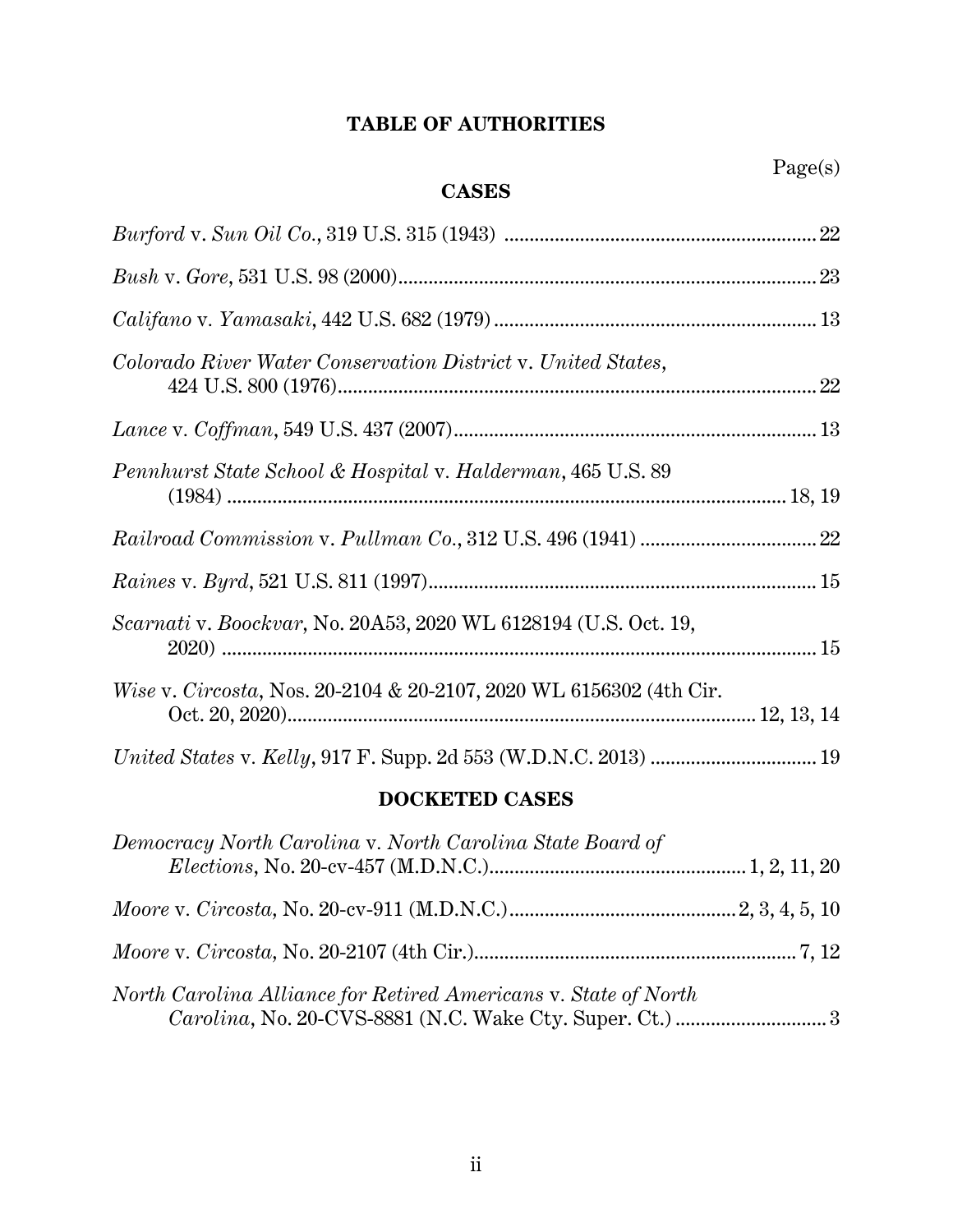| North Carolina Alliance for Retired Americans v. State of North |  |
|-----------------------------------------------------------------|--|
| Carolina, No. 440P20-1 (N.C. Sup. Ct.), available at            |  |
| https://appellate.nccourts.org/dockets.php?court=1&docket=1-    |  |
|                                                                 |  |
| Wise v. North Carolina State Board of Elections, No. 20-cv-912  |  |
|                                                                 |  |
|                                                                 |  |

# CONSTITUTIONS, STATUTES, AND RULES

| U.S. Constitution |  |
|-------------------|--|
|                   |  |
|                   |  |
|                   |  |
| N.C. Gen. Stat.   |  |
|                   |  |
|                   |  |
|                   |  |
|                   |  |
|                   |  |
|                   |  |

# **OTHER AUTHORITIES**

| North Carolina State Board of Elections Numbered Memorandum             |  |
|-------------------------------------------------------------------------|--|
| 2020-19 (Revised Oct. 17, 2020), <i>available at</i> https://s3.amazon/ |  |
| aws.com/dl.ncsbe.gov/sboenumbermemo/2020/Numbered%20                    |  |
|                                                                         |  |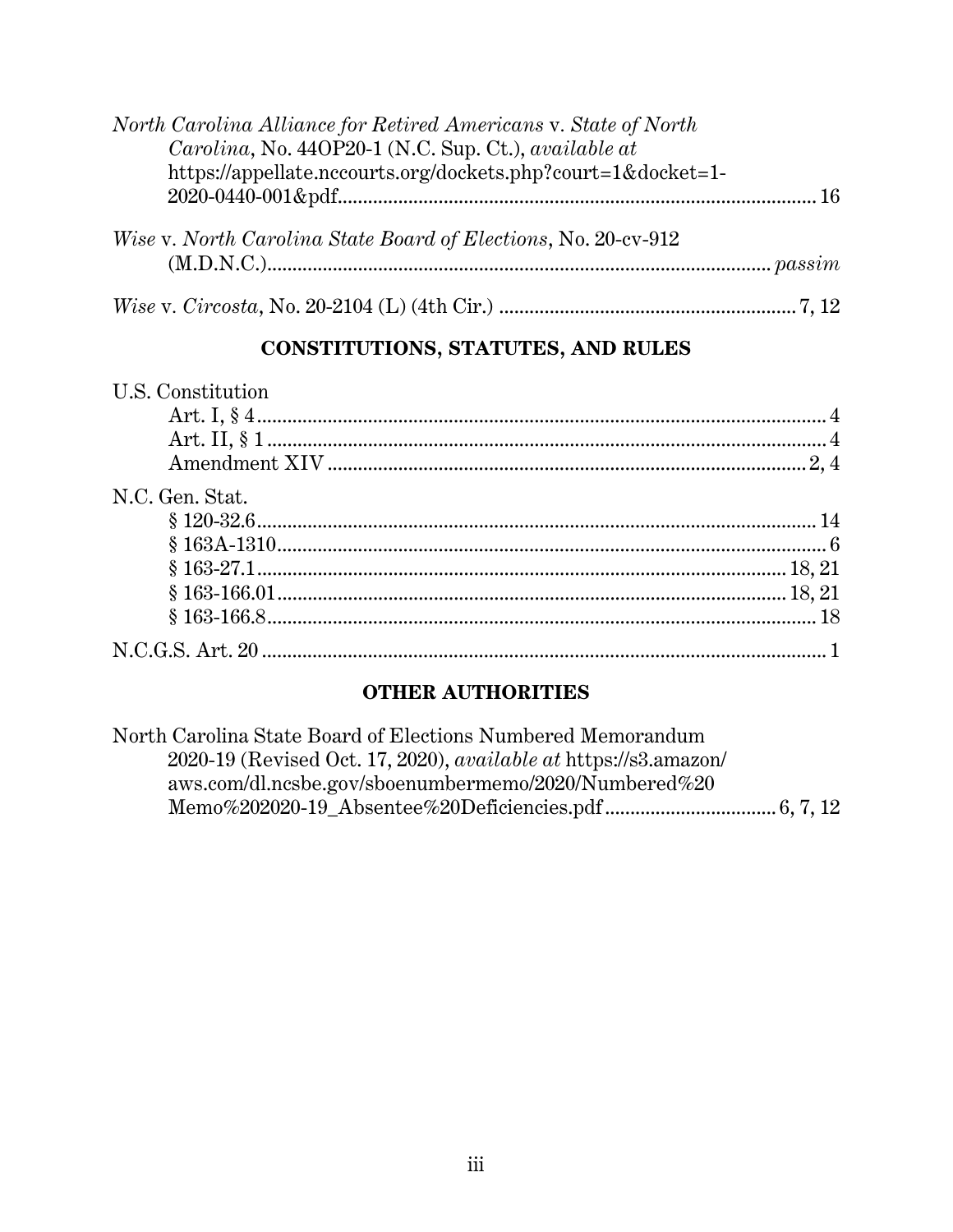#### **INTERESTS OF AMICI CURIAE**

Democracy North Carolina ("DemNC") and the League of Women Voters of North Carolina ("LWVNC"), along with registered North Carolina voters John P. Clark, Margaret B. Cates, Lelia Bentley, Regina Whitney Edwards, Robert K. Priddy II, and Walter Hutchins, respectfully submit this brief as *amici curiae* (hereinafter "*Amici*"). *Amici*, along with two other North Carolina voters, are plaintiffs in *Democracy N.C.* v. *N.C. State Bd. of Elections*, No. 20-cv-457 (M.D.N.C., filed May 22, 2020) ("*Democracy N.C.*"), an action raising federal constitutional and statutory challenges to various North Carolina election statutes. Due to the worst pandemic in a century, North Carolina is experiencing unprecedented demand for mail-in absentee voting.<sup>1</sup> As of this morning, nearly 2.7 million absentee ballots have already been cast.

In *Democracy N.C.*, *Amici* brought suit against numerous parties, including the North Carolina State Board of Elections ("SBOE"), Damon Circosta in his official capacity as the chair of the SBOE, Stella Anderson in her official capacity as an SBOE member, Jeff Carmon, III, in his official capacity as an SBOE member, and Karen Brinson Bell, in her official capacity as Executive Director of the SBOE—all of whom are also defendants in the action here. Of particular relevance, Count Four of the *Democracy N.C.* complaint alleged that allowing elec-

<sup>&</sup>lt;sup>1</sup> For purposes of this brief, the terms "mail-in" and "absentee" voting are used interchangeably throughout and refer to the process of requesting and casting a ballot by mail, as provided by the North Carolina election code. *See generally* N.C.G.S. Art. 20.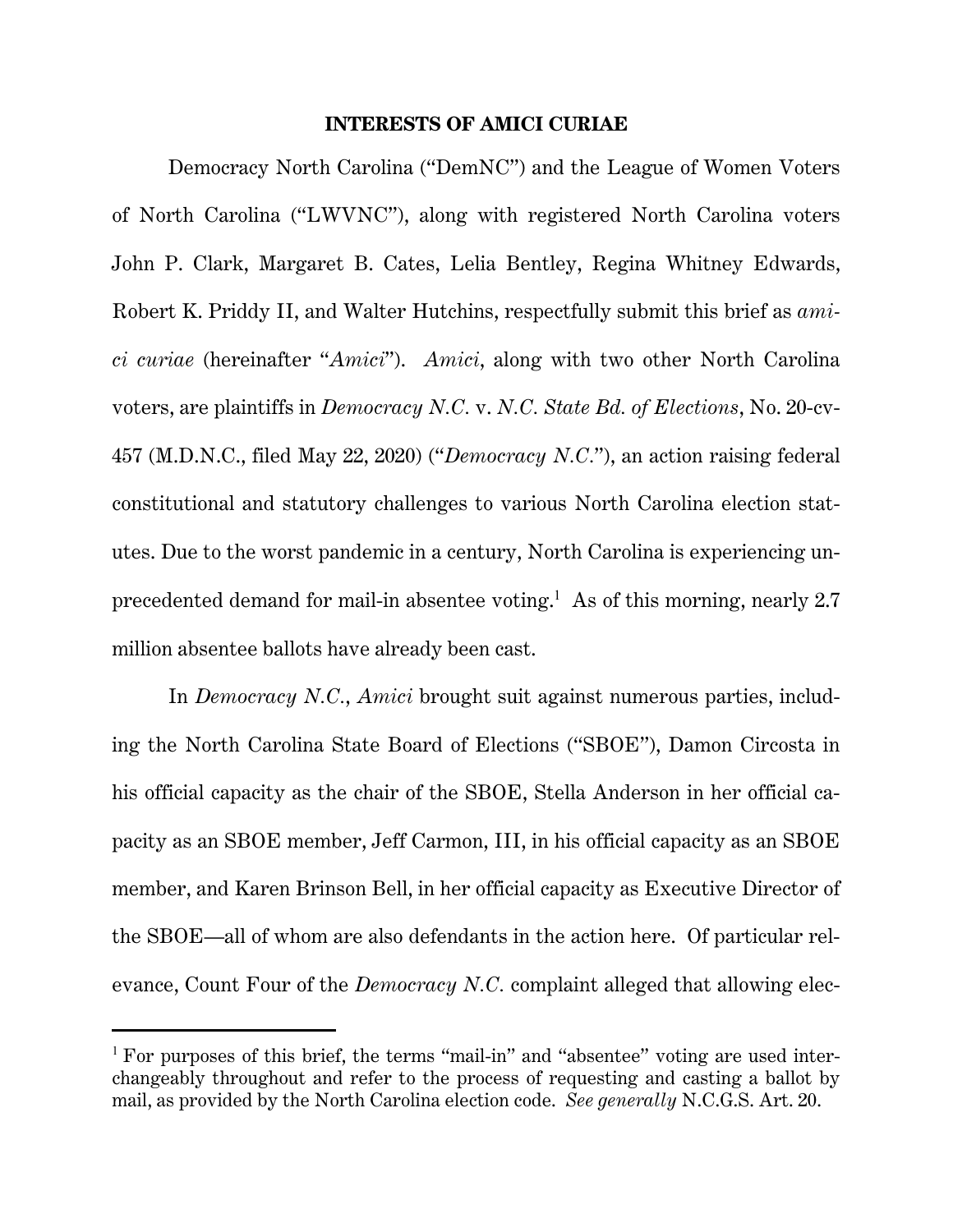tion officials to reject mail-in ballots without affording voters an opportunity to cure material defects violated procedural due process under the Fourteenth Amendment to the U.S. Constitution. *Democracy N.C.*, No. 20-cv-457, ECF No. 30 (Second Amended Compl.).

On August 4, 2020, after reviewing hundreds of pages of briefing and holding a three-day evidentiary hearing, the district court issued an opinion and order holding that the lack of a statewide cure process violated procedural due process and issued a preliminary injunction against the "disallowance or rejection" of "absentee ballots without due process as to those ballots with a material error that is subject to remediation." *Democracy N.C*., No. 20-cv-457, Opinion*,* ECF No. 124 at 187 (M.D.N.C Aug. 4, 2020.). The court's August 4 order further stated: "This injunction shall remain in force until such time as Defendants implement a law or rule which provides a voter with notice and an opportunity to be heard before an absentee ballot with a material error subject to remediation is disallowed or rejected." *Id*. No party appealed the preliminary injunction order.

SBOE Executive Director Bell issued Numbered Memorandum 2020-19 on August 21, 2020, directing North Carolina's county boards of elections as to the processing of absentee ballots. *Moore* v. *Circosta,* No. 20-cv-911, ECF No. 36-2 (M.D.N.C. Oct. 1, 2020) (hereinafter, the "Aug. 21 Memo 2020-19"); *Wise* v. *N.C. State Bd. of Elections*, No. 20-cv-912, ECF No. 39-2 (M.D.N.C. Oct. 5, 2020) (same). In its original form, the Aug. 21 Memo 2020-19 required that county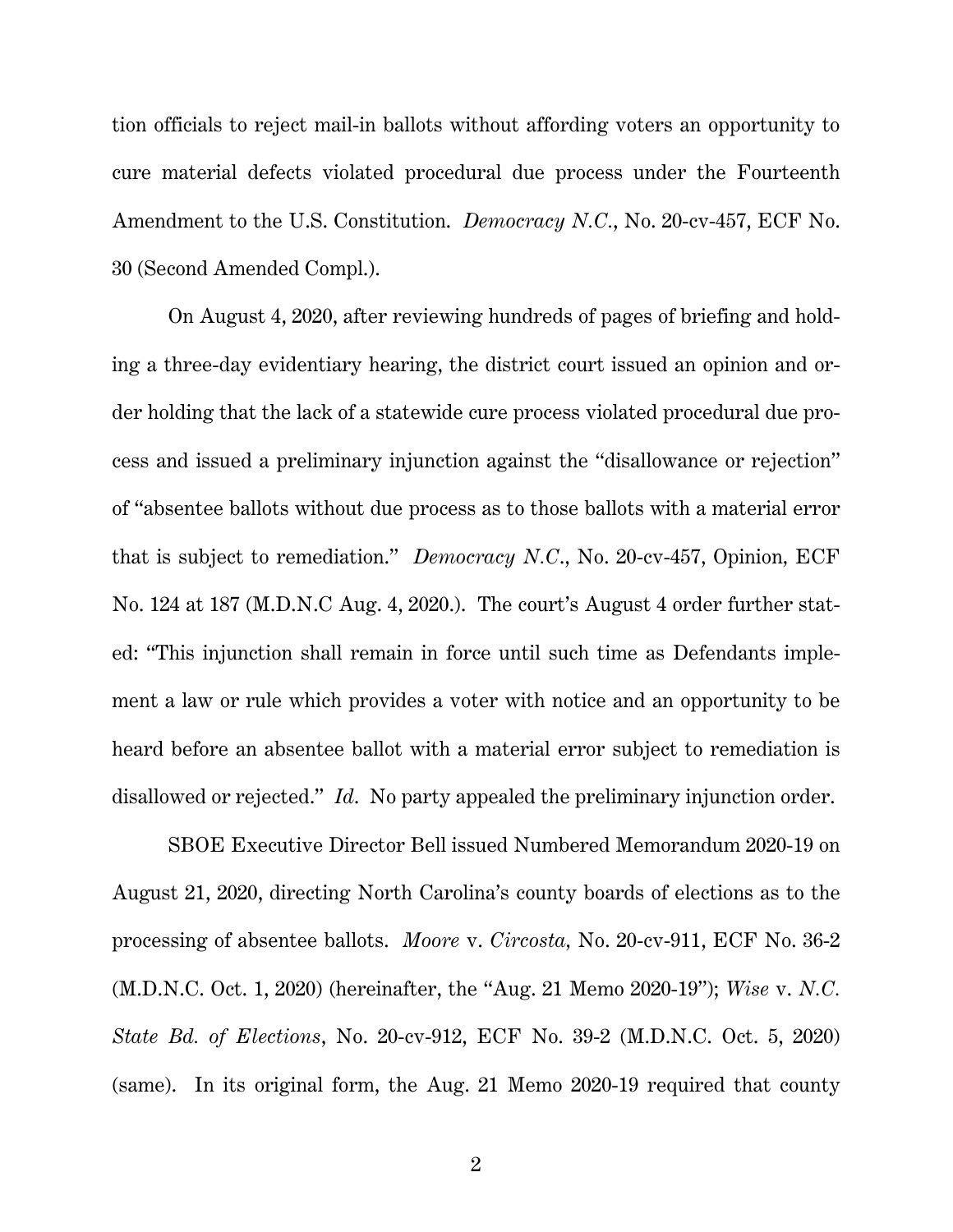boards of election identify any deficiencies with the absentee ballot envelopes that can be fixed (such as voter or witness certification issues), notify any voter of any such deficiencies with their ballots, and provide voters an opportunity to "cure" such deficiencies. Aug. 21 Memo 2020-19 at 2. Among other things, the Aug. 21 Memo 2020-19 provided a procedure for voters to cure ballots with a missing or misplaced voter signature by submitting a "[C]ure [A]ffidavit." *Id*. However, the Aug. 21 Memo 2020-19 also listed several deficiencies that could not be cured by affidavit, including a missing witness signature. *Id*.

Separately, on August 10, 2020, the North Carolina Alliance for Retired Americans and individual voters brought suit in state court against the SBOE and certain individuals in their official capacity as members of the SBOE, challenging many of the same election statutes under the North Carolina Constitution. *N.C. Alliance for Retired Ams.* v. *State of North Carolina*, No. 20-CVS-8881 (N.C. Wake Cty. Super. Ct.) ("*N.C. Alliance*"). Some of the Applicants before this Court successfully intervened in that state court case. *See Wise*, No. 20 cv-912, ECF No. 1 (Complaint) ¶ 78; *Moore*, No. 20-cv-911, ECF No. 1 (Complaint) ¶ 51. In response to the *N.C. Alliance* lawsuit, on September 22, the SBOE revised Numbered Memorandum  $2020$ -19,<sup>2</sup> in conjunction with a joint motion for entry of a consent judgment with the *N.C. Alliance* plaintiffs, providing:

<sup>&</sup>lt;sup>2</sup> On the same date, the SBOE also issued Numbered Memorandums 2020-22 and 2020-23 that are challenged by Applicants, but neither concerns the cure procedures addressed by *Amici* in this brief.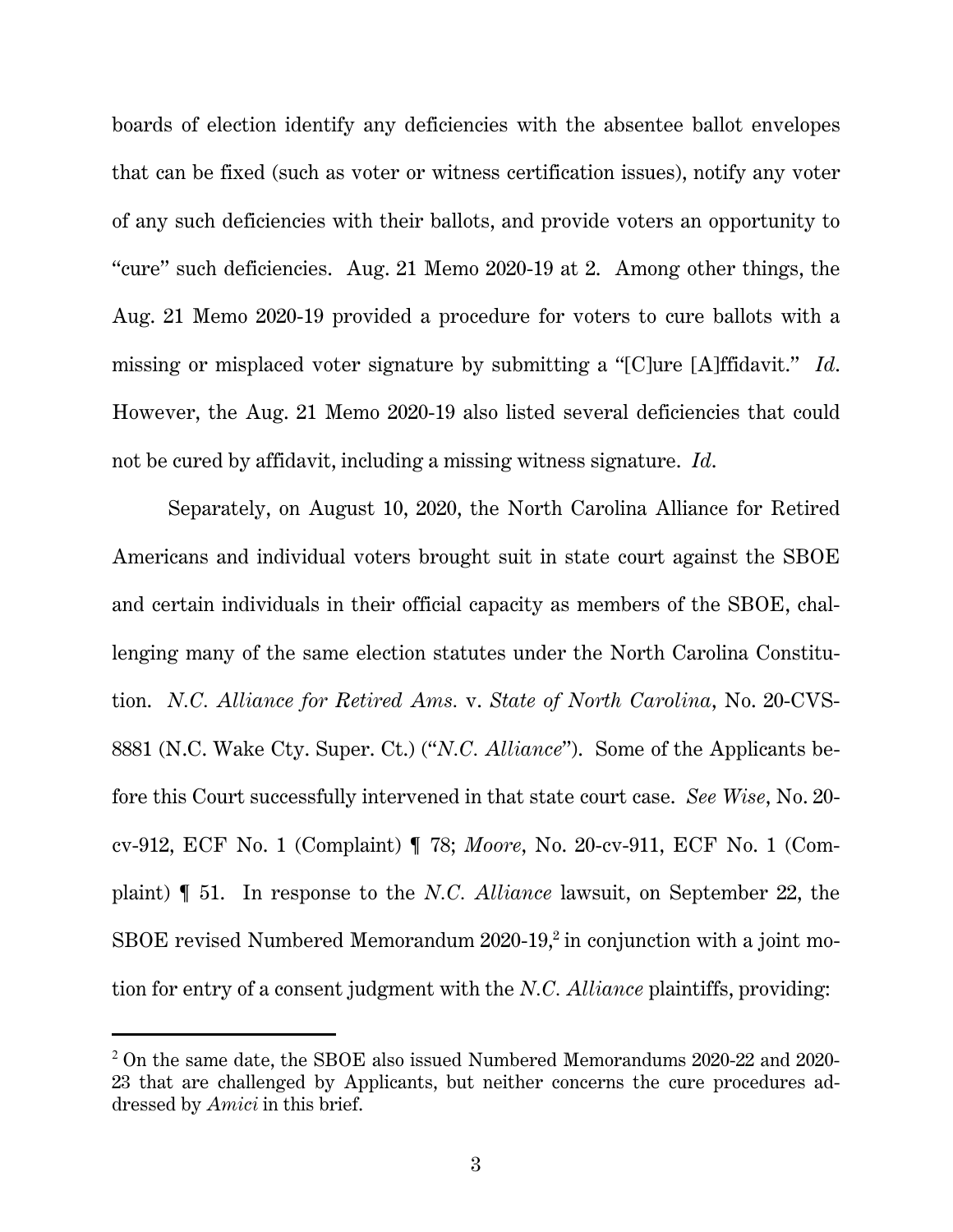For the 2020 elections, Executive Defendants shall institute a process *to cure deficiencies that may be cured with a certification from the voter in accordance with the procedures set forth in Numbered Memo 2020-19* (attached as Exhibit B). Curable deficiencies include: no voter signature, misplaced voter signature, *no witness or assistant name, no witness or assistant address, no witness or assistant signature, and misplaced witness or assistant signature*.

*Moore*, No. 20-cv-911, ECF No. 1-2 at 15 (M.D.N.C. Oct. 1, 2020) (hereinafter, the "Sept. 22 Memo 2020-19"); *Wise*, No. 20-cv-912, ECF No. 39 at 6 (M.D.N.C. Oct. 5, 2020) (same) (emphasis added). Thus, the Sept. 22 Memo 2020-19 clarified the categories of absentee defects, undefined in statute, that voters could cure by submitting an affidavit. Unrelated to the cure procedure, the Sept. 22 Memo 2020-19 also extended the deadline for receipt of absentee ballots. Sept. 22 Memo 2020-19 at 4.

On September 26, 2020, the *Wise* and *Moore* Applicants filed separate actions in the U.S. District Court for the Eastern District of North Carolina ("E.D.N.C") seeking to enjoin the SBOE from "enforcing and distributing Numbered Memo 2020-19," *Moore*, No. 20-cv-911, ECF No. 1 at 22, and "implementing and enforcing the 'Consent Judgment' and the related Numbered Memos," *Wise*, No. 20-cv-912, ECF No. 1 at 33. Among other things, the Applicants alleged that the revisions allowing the voter to cure a ballot with no witness signature using the cure affidavit process and extending the absentee ballot receipt deadline by six days to November 12, 2020 violated Art. I, § 4 (the "Elections Clause") and Art. II, § 1 (the "Electors Clause") of the U.S. Constitution, and the Fourteenth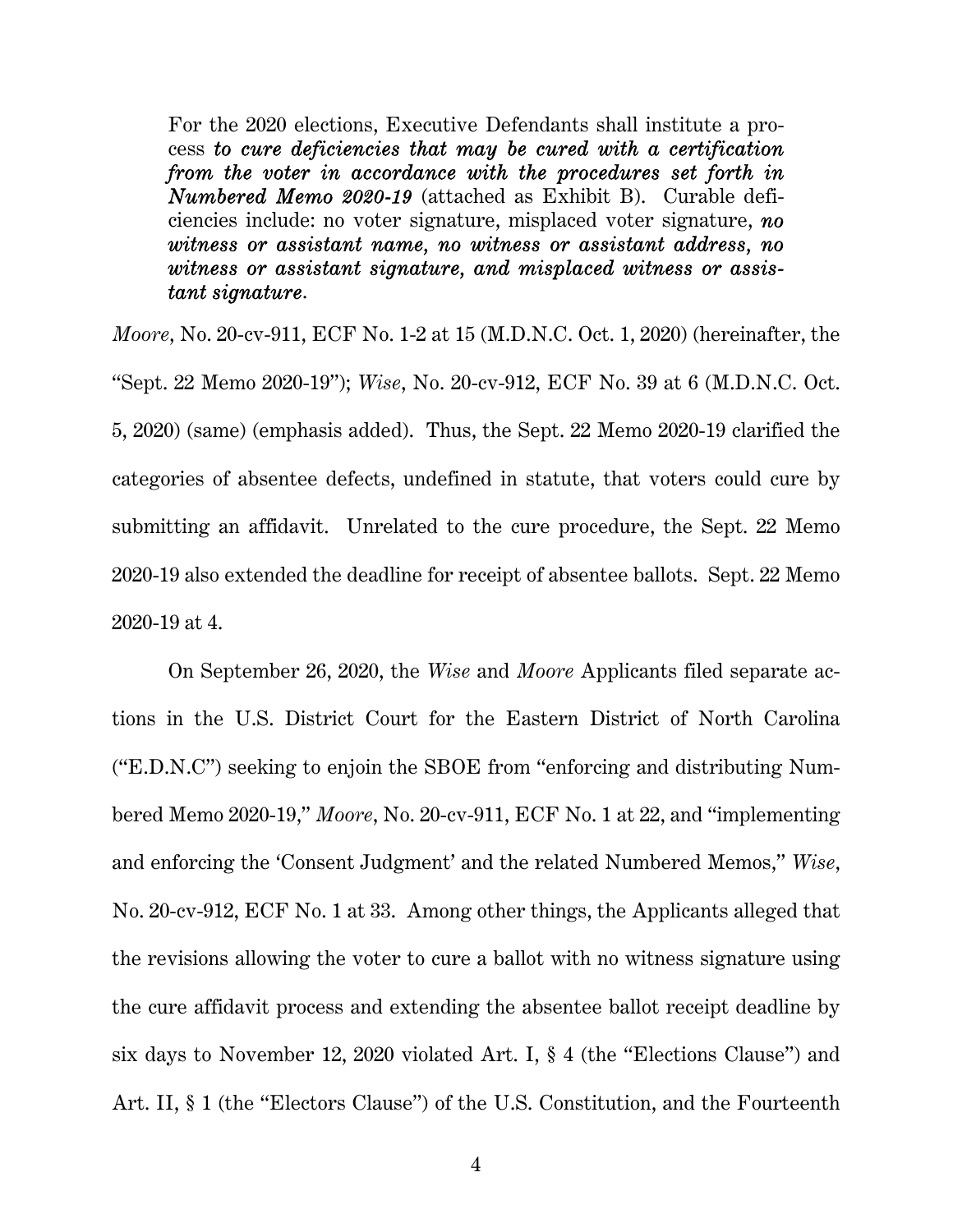Amendment.<sup>3</sup> Notably, the Applicants did not challenge any other provisions of the Sept. 22 Memo 2020-19.

On October 3, 2020, recognizing the significant overlap with the *Democracy N.C.* litigation, the E.D.N.C. court ordered that *Wise* and *Moore* be transferred to the Middle District of North Carolina, where *Democracy N.C.* is pending. *See Moore*, No. 20-cv-911, ECF No. 47; *Wise*, No. 20-cv-912, ECF No. 25. *Amici* moved to intervene in both *Wise* and *Moore* to protect the cure process promulgated by the SBOE in the numbered memos in response to the court order in *Democracy N.C*. *Moore*, No. 20-cv-911, ECF No. 35; *Wise*, No. 20-cv-912, ECF No. 38.

Specifically, *Amici* moved to protect the additional due process protections included in the Sept. 22 Memo 2020-19.<sup>4</sup> *First*, the Sept. 22 Memo 2020-19 provided that "[c]ounty board staff shall, to the extent possible, regularly review container-return envelopes on each business day, to ensure that voters have every opportunity to correct deficiencies." Sept. 22 Memo 2020-19 at 2. *Second*, several provisions addressed the nature of the notice that must be afforded to voters. The Sept. 22 Memo 2020-19 requires notification of curable defects by

<sup>&</sup>lt;sup>3</sup> Applicants also challenged the September 22 revision to Numbered Memorandum 2020-19 that expanded the time for receipt of absentee ballots, as well as Numbered Memos 2020-22 and 2020-23. *Amici* do not specifically address those challenges except to the extent they affect the witness cure procedures issued in response to the district court's August 4, 2020 preliminary injunction order in *Democracy N.C.*

<sup>4</sup> The *Wise* and *Moore* Applicants did not challenge the Aug. 21 Memo 2020-19 at all, including the original cure process promulgated by the SBOE.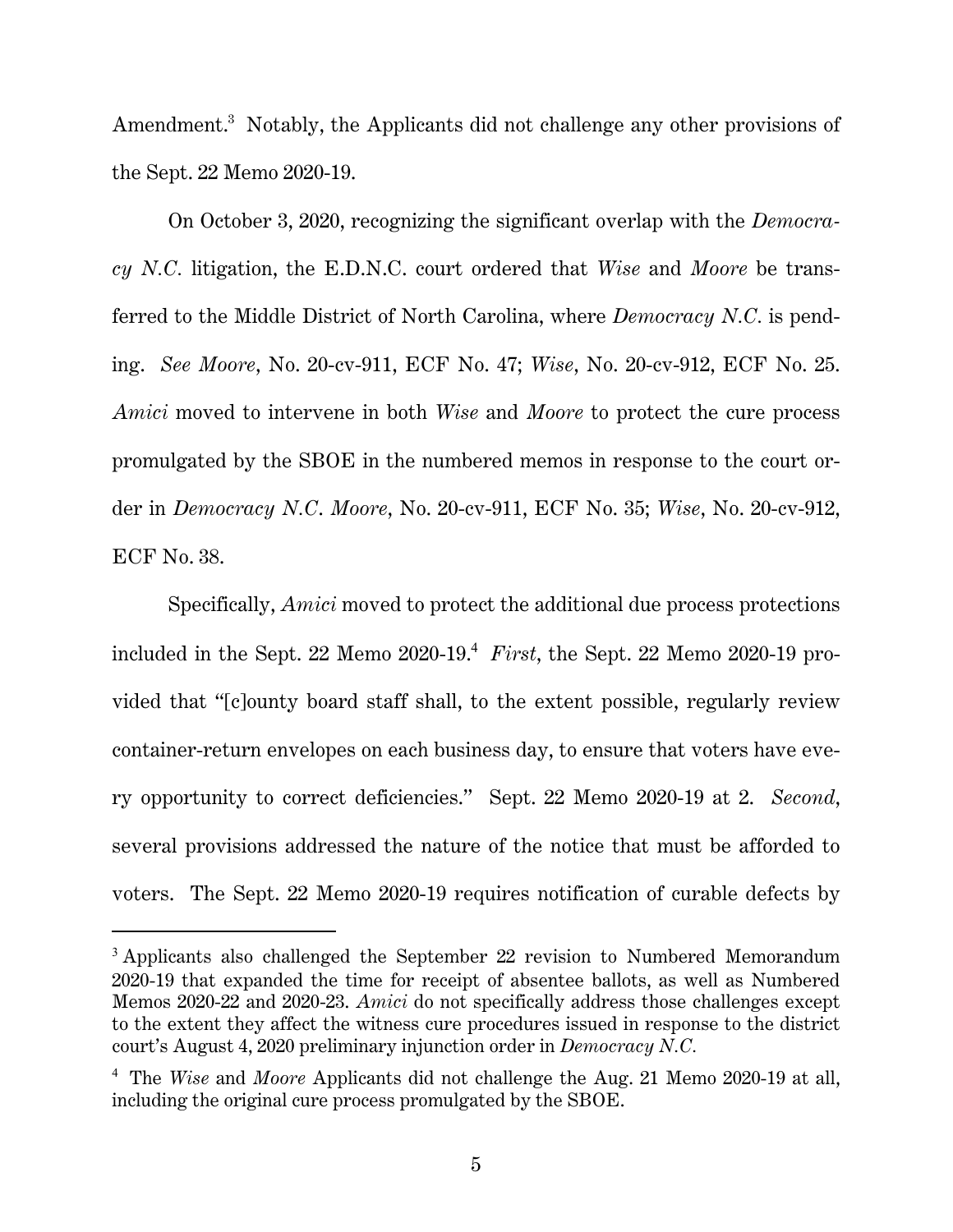physical mail "to the address to which the voter requested their ballot be sent," and "by email" if "the voter has an email address on file." *Id*. at 3. *Third*, the Sept. 22 Memo 2020-19 clarified that certain omissions by a witness are not defects that require a cure: (1) the witness's failure to "list [his or her] ZIP code," pursuant to N.C. Gen. Stat.  $\S$  163A-1310(a)(5); (2) the witness's listing of a nonresidential address, such as a "post office box or other mailing address"; and (3) the witness's omission of certain address information where the county board is able to "determine the correct address." Sept. 22 Memo 2020-19 at 2 n.3. *Fourth*, if the voter's "witness or assistant signed on the wrong line," the deficiency can be cured by sending the voter a certification. *Id.* at 2. The district court allowed *Amici* to participate in briefing and oral argument while their motions to intervene were pending.

On October 14, 2020, the district court issued two orders (one in *Democracy N.C.* and one joint order for both *Wise* and *Moore*), enjoining the curing of absentee ballots that lack a witness signature, but denying injunctive relief related to the rest of the cure procedures contained in the Sept. 22 Memo 2020-19. Pursuant to the district court's October 14 orders, on October 17, 2020, SBOE issued a third version of Numbered Memo 2020-19 (hereinafter, the "Oct. 17 Memo 2020-  $19$ "),<sup>5</sup> which clarified that a missing witness signature cannot be cured by affida-

<sup>5</sup> *See* Numbered Memorandum 2020-19 (as revised Oct. 17, 2020), *available at* https:// s3.amazonaws.com/dl.ncsbe.gov/sboe/numbermemo/2020/Numbered%20Memo%202020- 19\_Absentee%20Deficiencies.pdf.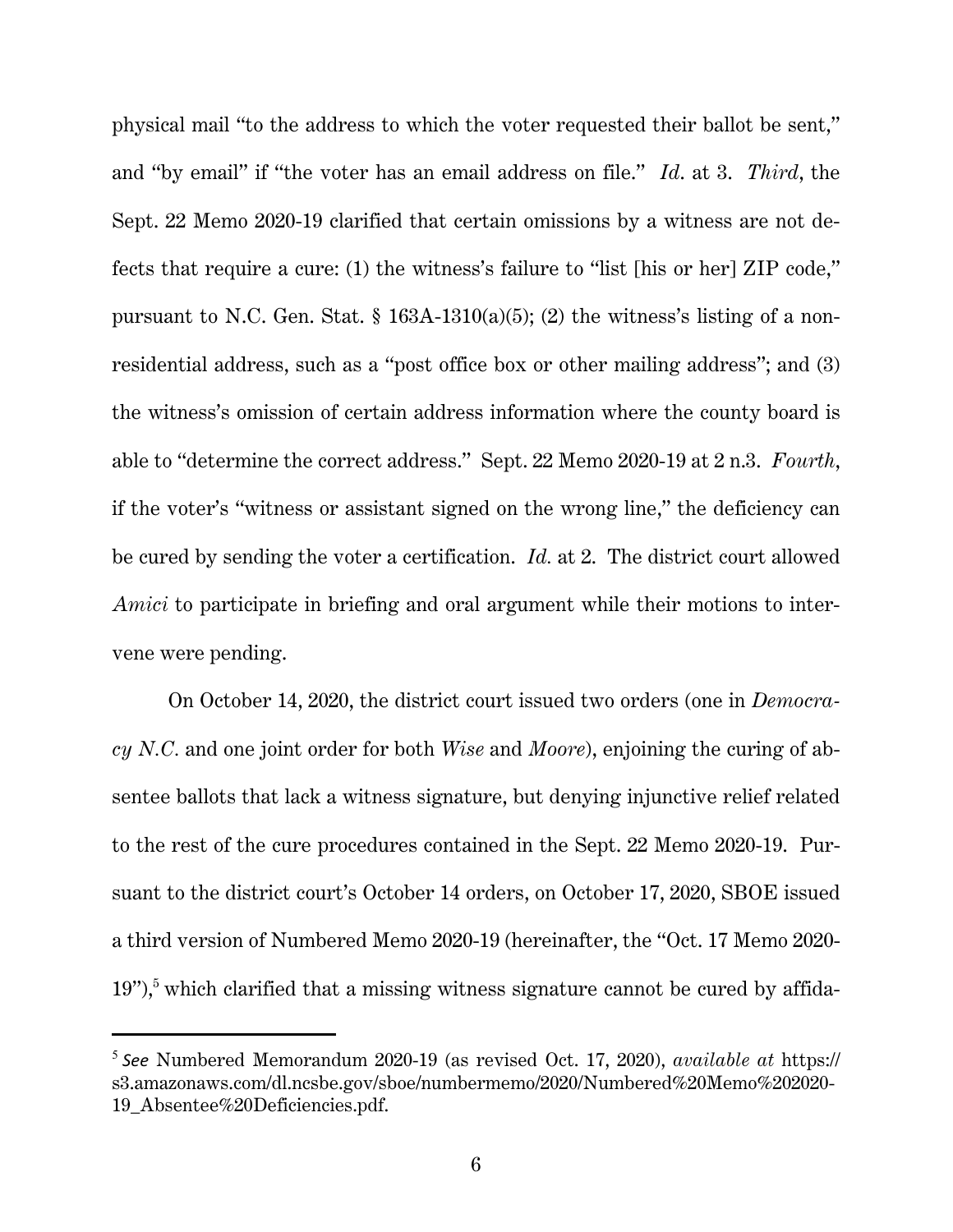vit, but otherwise left the additional cure process detailed in the Sept. 22 Memo 2020-19 undisturbed. *See* Oct. 17 Memo 2020-19 at 3. For over a week now, county boards of elections have been contacting voters and voters have been curing ballots pursuant to the district court's order and the Oct. 17 Memo 2020-19. As of yesterday, October 23, there were at least 2,731 ballots that had been successfully cured,<sup>6</sup> 5,756 ballots coded as "PENDING CURE," and, per the SBOE's guidance on October 17, those voters should have been notified already of their opportunity to cure their ballot defects.<sup>7</sup>

The *Wise* and *Moore* Applicants appealed the district court's October 14, 2020 order and filed emergency motions for injunctions pending appeal. *See Wise*  v. *Circosta*, No. 20-2104 (L), ECF No. 4 (4th Cir. Oct. 15, 2020) and *Moore* v. *Circosta*, No. 20-2107, ECF No. 4 (4th Cir. Oct. 16, 2020). On October 19, 2020, the Fourth Circuit *sua sponte* consolidated these appeals and announced that it would hear those cases *en banc*. Order, No. 20-2104 (L), ECF. No. 17. On October 20, 2020, the *en banc* panel issued an order denying injunctive relief pending appeal. No. 20-2104 (L), ECF No. 20. The majority opinion, noting the "narrow-

tered up to 10/23), some counties are coding cured absentee ballots as just

<sup>6</sup> Based on *Amici's* analysis of the SBOE daily absentee files, *available at* https://s3.amazonaws.com/dl.ncsbe.gov/ENRS/2020\_11\_03/absentee\_20201103.zip (fil-

<sup>&</sup>quot;ACCEPTED" rather than "ACCEPTED – CURED," which is what the 2,371 number represents, so the number of cured ballots is almost certainly higher.

<sup>&</sup>lt;sup>7</sup> There are likely more curable ballots because some counties continue to code deficient ballots as "WITNESS INFO INCOMPLETE," even though such a designation frequently includes deficiencies beyond a missing witness signature—that is, deficiencies that are curable. As of October 23, there were 3,986 ballots in this category.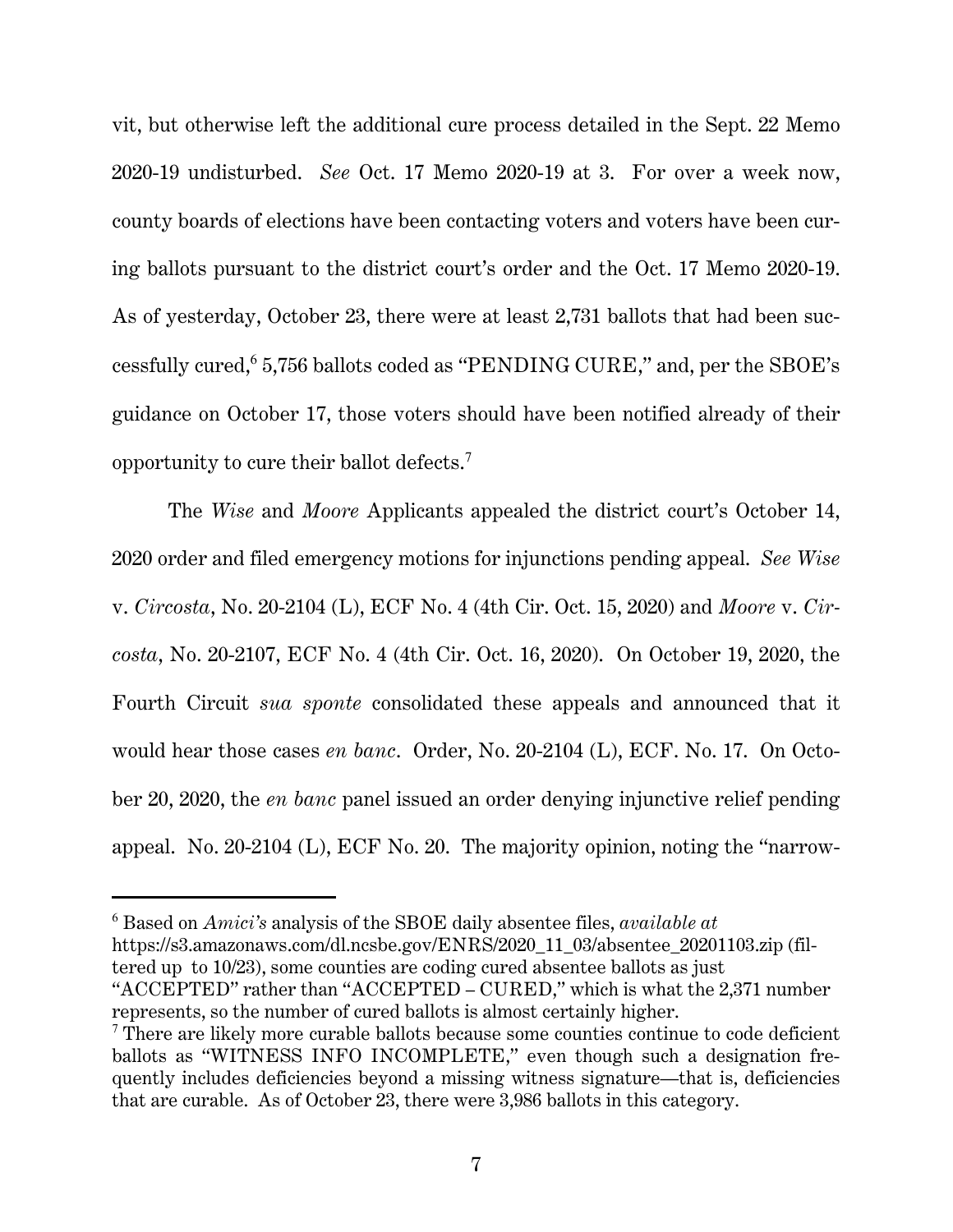ness of the issue" being decided, "decline[d] to enjoin the North Carolina State Board of Election's extension of its deadline for the receipt of absentee ballots for the ongoing general election." *Id*. at 4. The Fourth Circuit held that "[b]ecause Plaintiffs have not established a likelihood of success on the merits—and because, in any event, *Purcell* and *Andino* require that we not intervene at this late stage—we rightly decline to enter an injunction pending appeal." *Id*. at 5. As particularly relevant here, the court also concluded that the cure process in Numbered Memo 2020-19 was not before it: "[A]s Plaintiffs themselves vigorously assert, 'the *only* aspect of the revised Numbered Memorandum 2020-19 that Appellants are seeking to enjoin is the extension of the receipt deadline.' *Moore* Reply Br. at 1; *see also Wise* Reply Br. at 3 (noting that the most recent version of the memo issued by the Board 'honor[s] the Witness Requirement')." *Id*. at 8 (emphasis in original).

#### **SUMMARY OF ARGUMENT**

Applicants come to this Court seeking to undo the extraordinary efforts of the SBOE, the federal and state courts, and *Amici* themselves to protect the due process and voting rights of citizens of North Carolina in the midst of an unprecedented global pandemic that is driving a significant increase in absentee voting. This Court should reject applicants' unprecedented request to disrupt all that effort at the last minute, immediately before the election. Rather, leaving undisturbed the district court's due process ruling and the SBOE's Oct. 17 Memo 2020-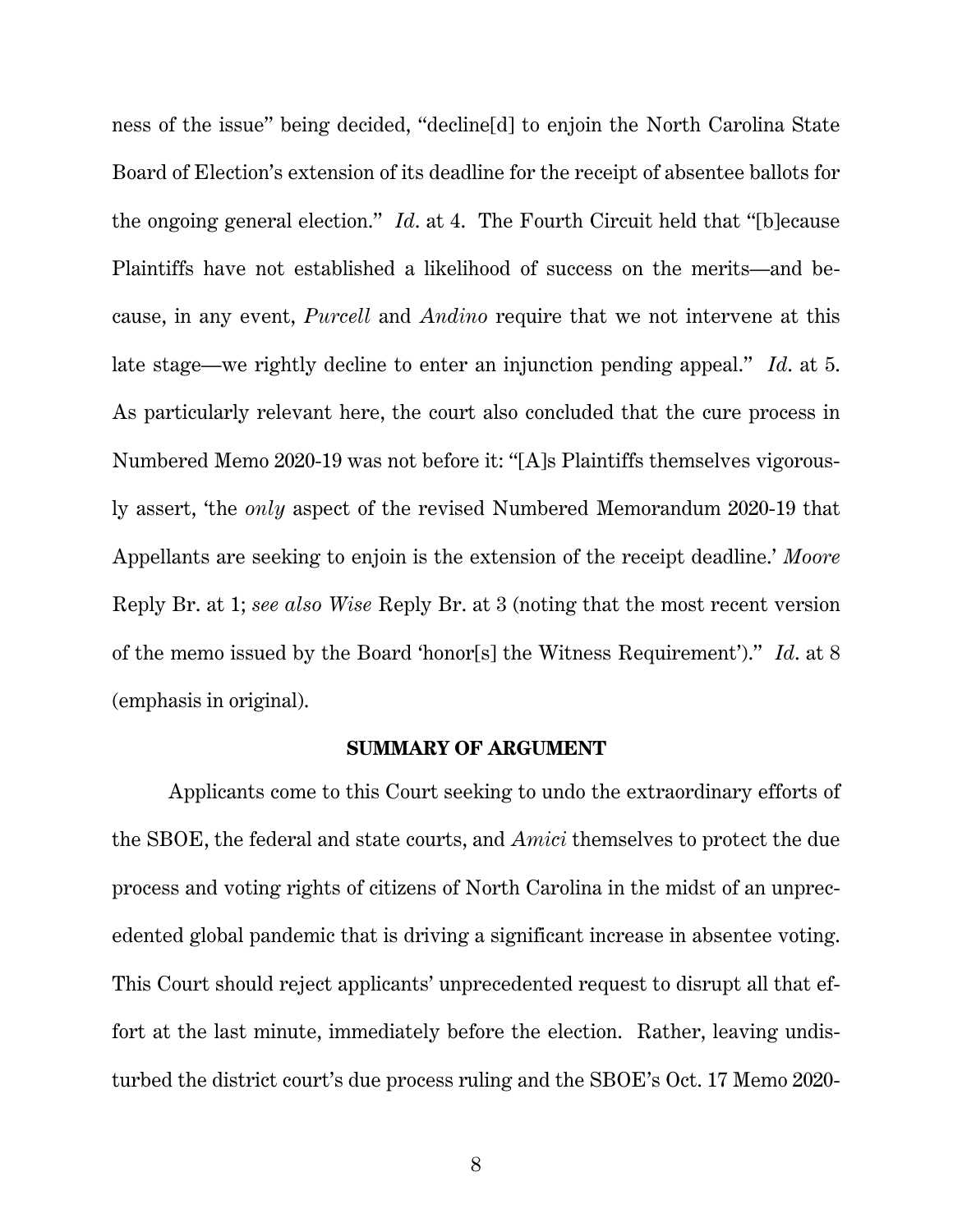19, which seeks to implement that ruling, provides the surest course for this Court to ensure that voting in the upcoming election can proceed in an orderly fashion, while also protecting the rights of all North Carolina voters to ensure that the votes they cast will be counted.

*Amici*'s interest in this matter turns on (1) ensuring that the Oct. 17 Memo 2020-19's cure procedure for absentee ballots, which protects the due process rights of absentee voters in North Carolina, is maintained in force; and (2) ensuring that an ordinary dispute over the interpretation of state election law does not result in federal court litigation—potentially deterring and confusing voters and leaving the election in tumult. Indeed, accepting Applicants' submission would convert virtually every dispute over an agency's administration and interpretation of state election rules and laws—disputes that would normally be the bread and butter of state courts—into federal constitutional litigation. That result would quickly undermine the states' principal role in administering elections in this country, including federal elections, and contrary to sound doctrines articulated by this Court to protect the role of state courts in interpreting state laws, including abstention and the *Pennhurst* doctrine. The result would summon countless, *existing* disputes around the country over the meaning and application of state election, emergency, and other laws, and drive them into the federal courts. This Court should decline Applicants' invitation to start such a jurisprudential revolution.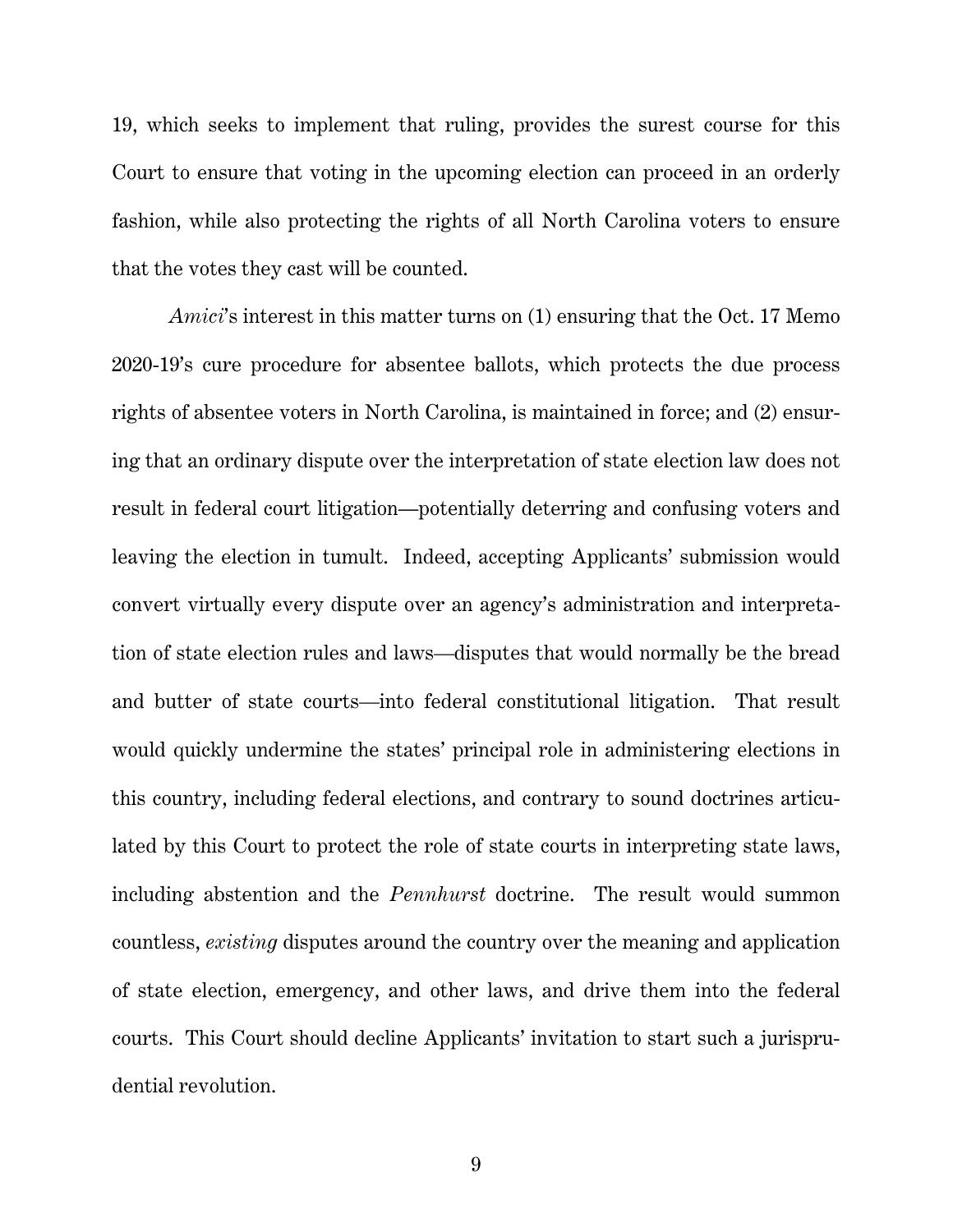#### **ARGUMENT**

# **I. <sup>M</sup>OORE AND <sup>W</sup>ISE SEEK DIFFERENT RELIEF FROM THIS COURT, AND THAT DIFFERENCE IS CRUCIAL**

Initially, the *Moore* and *Wise* cases both challenged the Sept. 22 Memo 2020-19 on the ground that it provided an end run around North Carolina's statutory witness requirement for mail-in absentee voting. *Moore* v. *Circosta*, No. 20 cv-911, ECF No. 1 ¶ 59 ("Thus, the Board through Numbered Memo 2020-19's 'certification' allows absentee voters to be their own witness and vitiates the Witness Requirement."); *id.*  $\llbracket$  81 (alleging violations of Elections Clause because "Numbered Memo 2020-19 allows for absentee ballots without a witness in direct contravention of the General Assembly's duly-enacted Witness Requirement."); *Wise* v. *N.C. State Bd. of Elections*, No. 20-cv-912, ECF No. 1 ¶ 88 ("Once the voter presents the requested certification, the ballot will be counted *with no witness*. This directly contradicts the requirements of current law . . ."). Both suits, as originally pled, sought to enjoin the Sept. 22 Memo 2020-19 in full. *Moore*, No. 20-cv-911, ECF No. 1 at 21-22; *Wise*, No. 20-cv-912, ECF No. 1 at 33-34. On appeal, however, *Moore* and *Wise* have radically diverged, as only the latter appears to continue to challenge the absentee ballot cure procedure that *Amici* secured in *Democracy N.C.* from the district court.

The *Moore* case was brought by the Intervenor-Defendants in *Democracy N.C.*, Timothy K. Moore and Phillip E. Berger, the Speaker of the North Carolina House of Representatives and President Pro Tempore of the North Carolina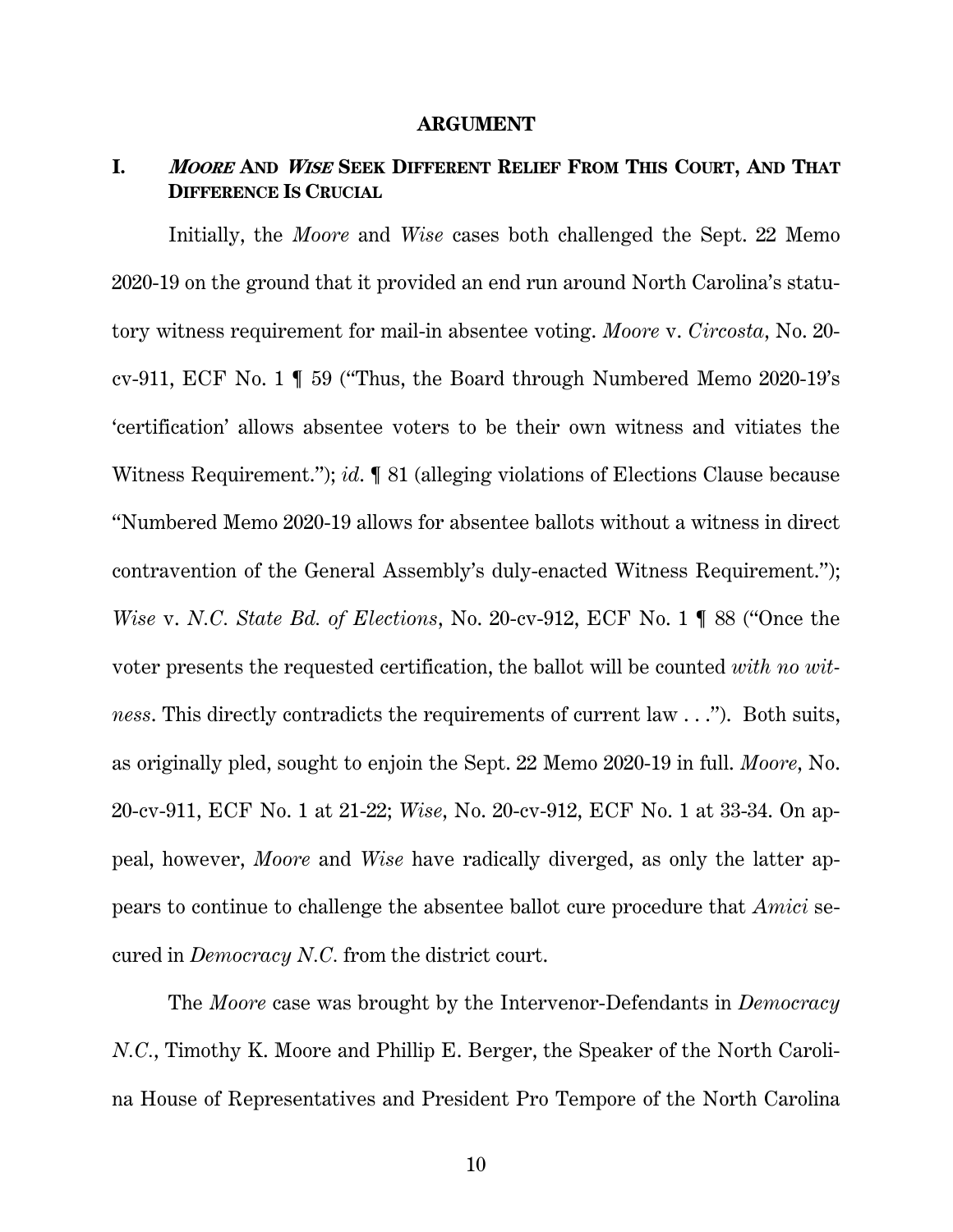Senate, respectively, as well as three individual voters. *Democracy N.C.*, No. 20 cv-457. The *Democracy N.C.* Intervenor-Defendants (hereinafter "the *Moore*  Plaintiffs") recently sought in *Democracy N.C.* an injunction pursuant to the All Writs Act that would have enjoined the Sept. 22 Memo 2020-19 in its entirety. Instead, on October 14, the district court granted only a limited injunction disallowing the curing of absentee ballots that wholly lack a witness signature. *Democracy N.C.*, No. 20-cv-457, ECF No. 169 at 40-41. Having secured this relief in district court as to the sole feature of the Sept. 22 Memo 2020-19 that the *Moore*  Plaintiffs challenged, the *Moore* Plaintiffs no longer press any argument that Numbered Memorandum 2020-19 is unconstitutional. They did not make such an argument to the Fourth Circuit in their Emergency Motion for an Injunction Pending Appeal, and they do not make that argument here to this Court in their Application.

By contrast, the *Wise* Applicants continue to press the same statutory and constitutional arguments against Numbered Memorandum 2020-19 as they did in the district court. Specifically, the *Wise* Applicants point solely to the Sept. 22 Memo 2020-19's authorization to cure ballots that lack a witness signature. *Wise*  Application 3, 8, 20 (No. 21A71). But the district court has *already enjoined* the SBOE from curing absentee ballots that lack a witness signature, and the SBOE has *already issued* a newly revised version of Numbered Memorandum 2020-19 to comply with that order. *See Wise* Application 8 n.3 (No. 21A71) ("Judge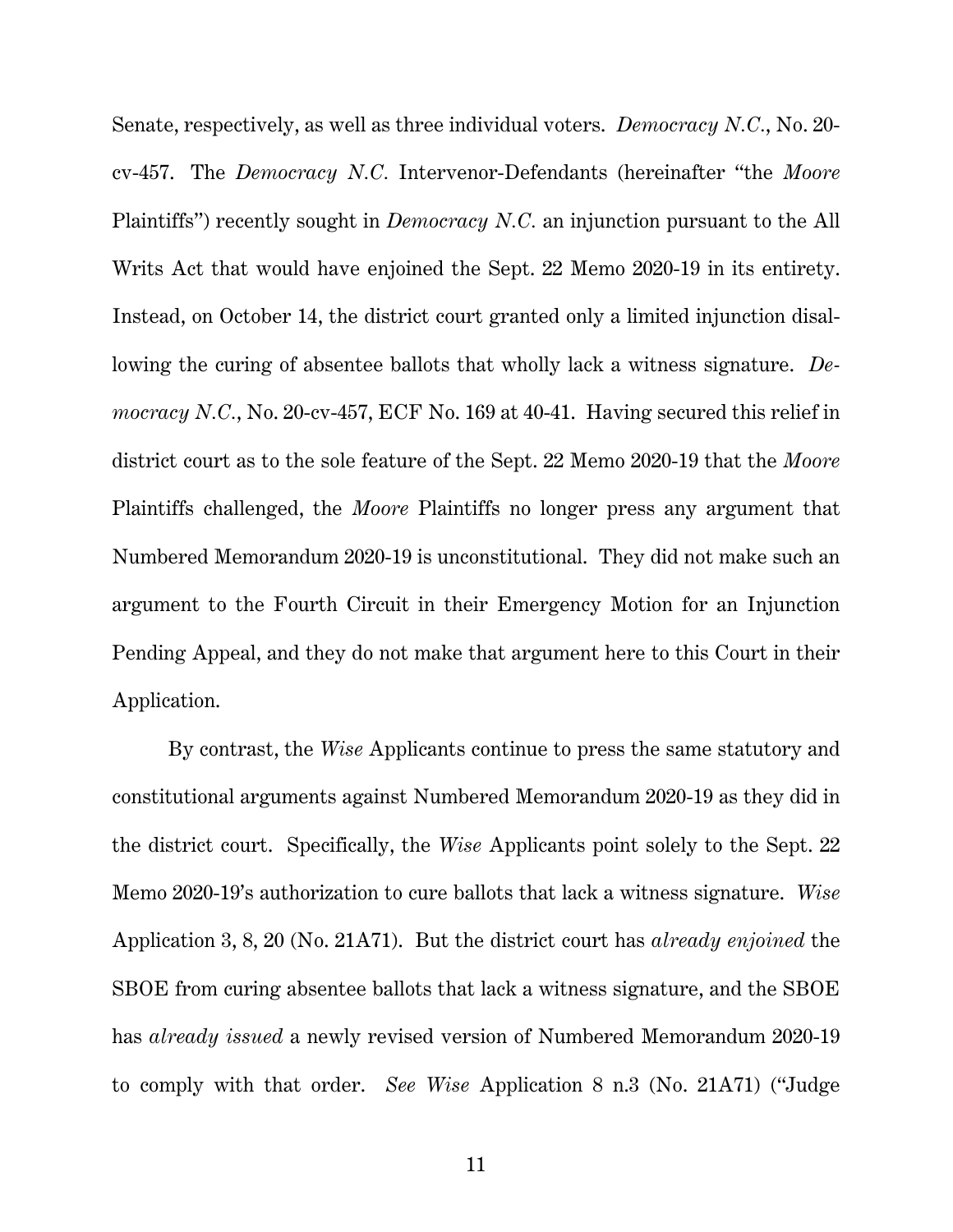Osteen enjoined Revised Numbered Memo 2020-19 *insofar as it negated the Witness Requirement*, and the Board then issued a revised version (version 3) of this memo which eliminated the contested change. *See* Revised Numbered Memo 2020-19 (version 3, issued Oct. 17, 2020), App. 168.") (emphasis added); *see also Wise*, No. 20-cv-912, ECF No. 56 at 68 ("This court has, on separate grounds, already enjoined the Witness Requirement Cure Procedure in *Democracy North Carolina* v. *North Carolina State Board of Elections*, No. 1:20CV457 (M.D.N.C. Oct. 24, 2020) (enjoining witness cure procedure). Thus, the issue of injunctive relief on the Witness Requirement Cure Procedure is moot at this time.").

The *en banc* Fourth Circuit's majority opinion noted that the *Wise* Applicants have already conceded that the Oct. 17 Memo 2020-19 does not permit voters to evade the witness requirement through the cure procedure. *Wise.* v. *Circosta*, Nos. 20-2104 & 20-2107, 2020 WL 6156302, at \*3 (4th Cir. Oct. 20, 2020) (citing "*Wise* Reply Br. at 3 (noting that the most recent version of the memo issued by the Board 'honor[s] the Witness Requirement')"); Oct. 17 Memo 2020-19. No party to this case disputes that this aspect of Numbered Memorandum 2020-19 has in fact been enjoined, and no party has sought relief from this Court as to the district court's October 14 injunction order or the Oct. 17 Memo 2020-19 implementing it.

As the district court has already enjoined the challenged deviation from the witness requirement for absentee voting, this Court should dispatch this part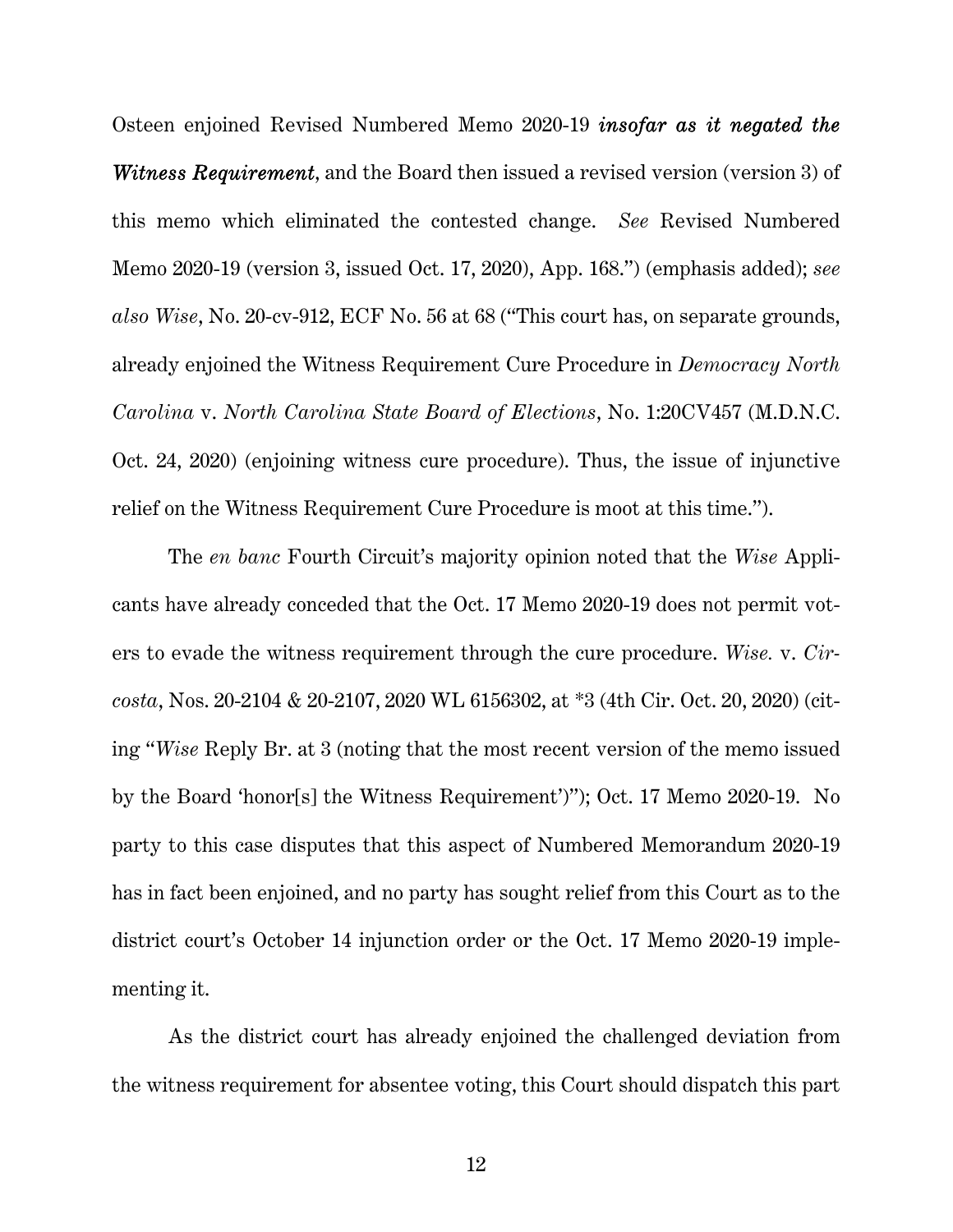of the *Wise* Application. It is well-established that "[i]njunctive relief should be no more burdensome to the defendant than necessary to provide complete relief to the plaintiffs." *Califano* v. *Yamasaki*, 442 U.S. 682, 702 (1979). Indeed, "the scope of injunctive relief is dictated by the extent of the violation established." *Id*.The *Wise* Applicants, however, have failed to allege any additional constitutional violations or claim that they are entitled to more or different relief, and, for that reason alone, this Court lacks subject matter jurisdiction over a live case and controversy with respect to the *Wise* Applicants' request for injunctive relief as to all of the remaining features of Oct. 17 Memo 2020-19.

**II. NONE OF THE PLAINTIFFS IN <sup>W</sup>ISE OR <sup>M</sup>OORE HAS STANDING TO BRING THEIR ELECTIONS AND ELECTORS CLAUSE CLAIMS AND, IN ANY EVENT, THESE ARGUMENTS ARE UNPRECEDENTED AND EXTREME, AND SHOULD BE REJECTED**

## **A. The Fourth Circuit And District Court Correctly Concluded That The Wise And Moore Applicants Lack Standing To Bring These Elections and Electors Clause Claims**

As the *en banc* Fourth Circuit and the district court correctly concluded, the *Wise* Applicants lack standing to assert these claims because they are all private citizens. *Wise*, 2020 WL 6156302, at \*6; *Wise*, No. 20-cv-912, ECF No. 56 at 71-75. As private citizens, the *Wise* Applicants can only claim a generalized grievance if the Elections and Electors Clauses are violated. *See Lance* v. *Coffman*, 549 U.S. 437, 441-442 (2007) ("The only injury [private citizen] plaintiffs allege is that … the Elections Clause … has not been followed. This injury is pre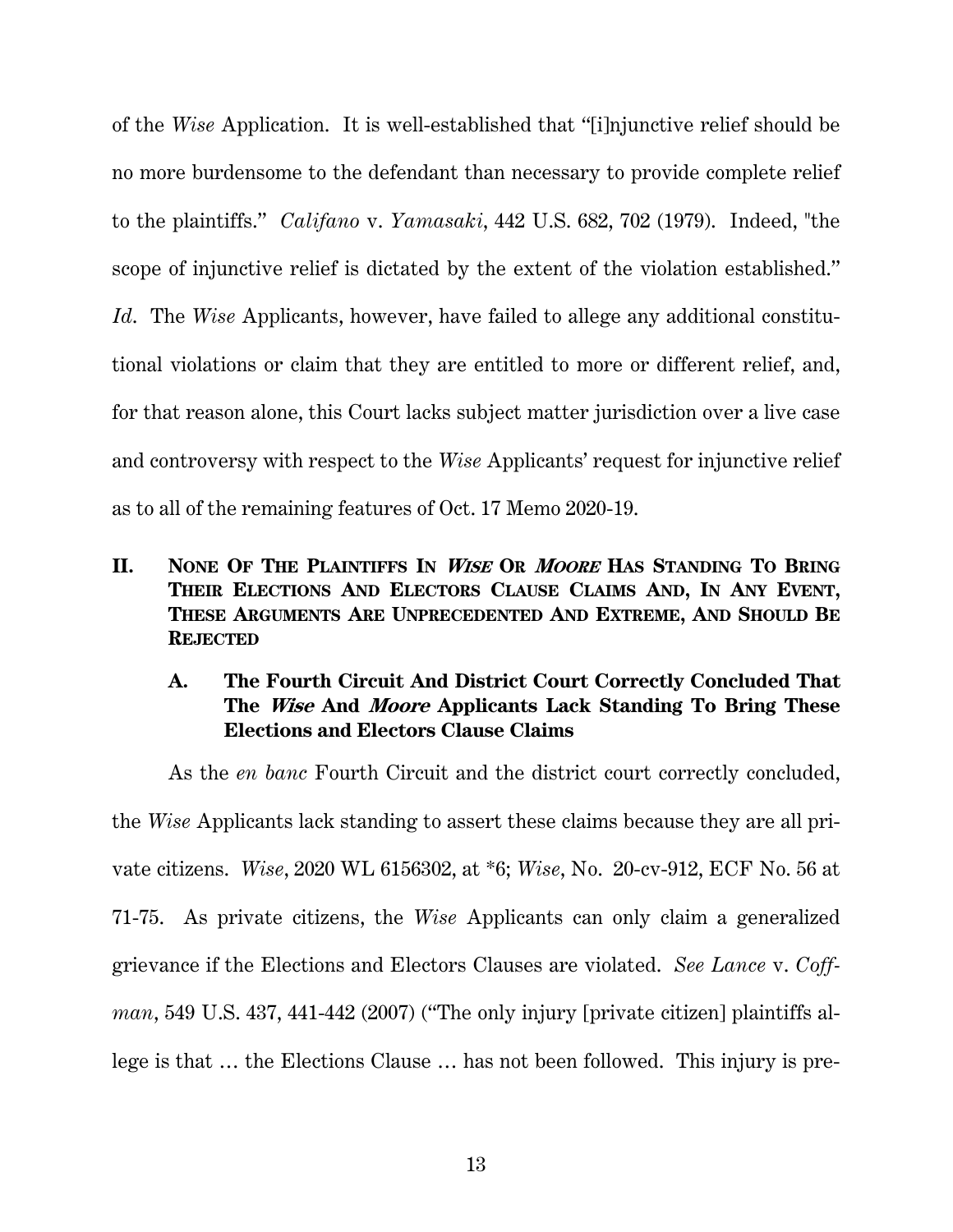cisely the kind of undifferentiated, generalized grievance about the conduct of government that we have refused to countenance in the past.").

The *en banc* Fourth Circuit and the district court also correctly held that the *Moore* Plaintiffs lack standing to assert their Elections and Electors Clause claims. *Wise*, 2020 WL 6156302, at \*6; *Wise*, No. 20-cv-912, ECF No. 56 at 71-75. Even though Plaintiffs Moore and Berger are the Speaker of the North Carolina House of Representatives and the President Pro Tempore of the North Carolina Senate, respectively, their suit does not concern the constitutionality or validity of an act of the North Carolina General Assembly or a provision of the North Carolina Constitution. *Wise*, 2020 WL 6156302, at \*6 (citing N.C. Gen. Stat. § 120-32.6(b)). Indeed, N.C. Gen. Stat. § 120-32.6(b)—upon which Moore and Berger rely for standing purposes—is a statutory guarantee that the legislative leadership can intervene as a defendant when a state law or constitutional provision is challenged; it does not confer standing upon the leadership to sue a state agency in federal court. And, as the district court correctly noted, Plaintiffs Moore and Berger have not been authorized to sue on behalf of the North Carolina General Assembly. *Wise*, No. 20-cv-912, ECF No. 56 at 72-75. Under this Court's precedent, that fact is fatal to their standing to challenge Numbered Memorandum 2020-19:

The Supreme Court has held that legislative plaintiffs can bring Elections Clause claims on behalf of the legislature itself only if they allege some extra, particularized harm to themselves – or some di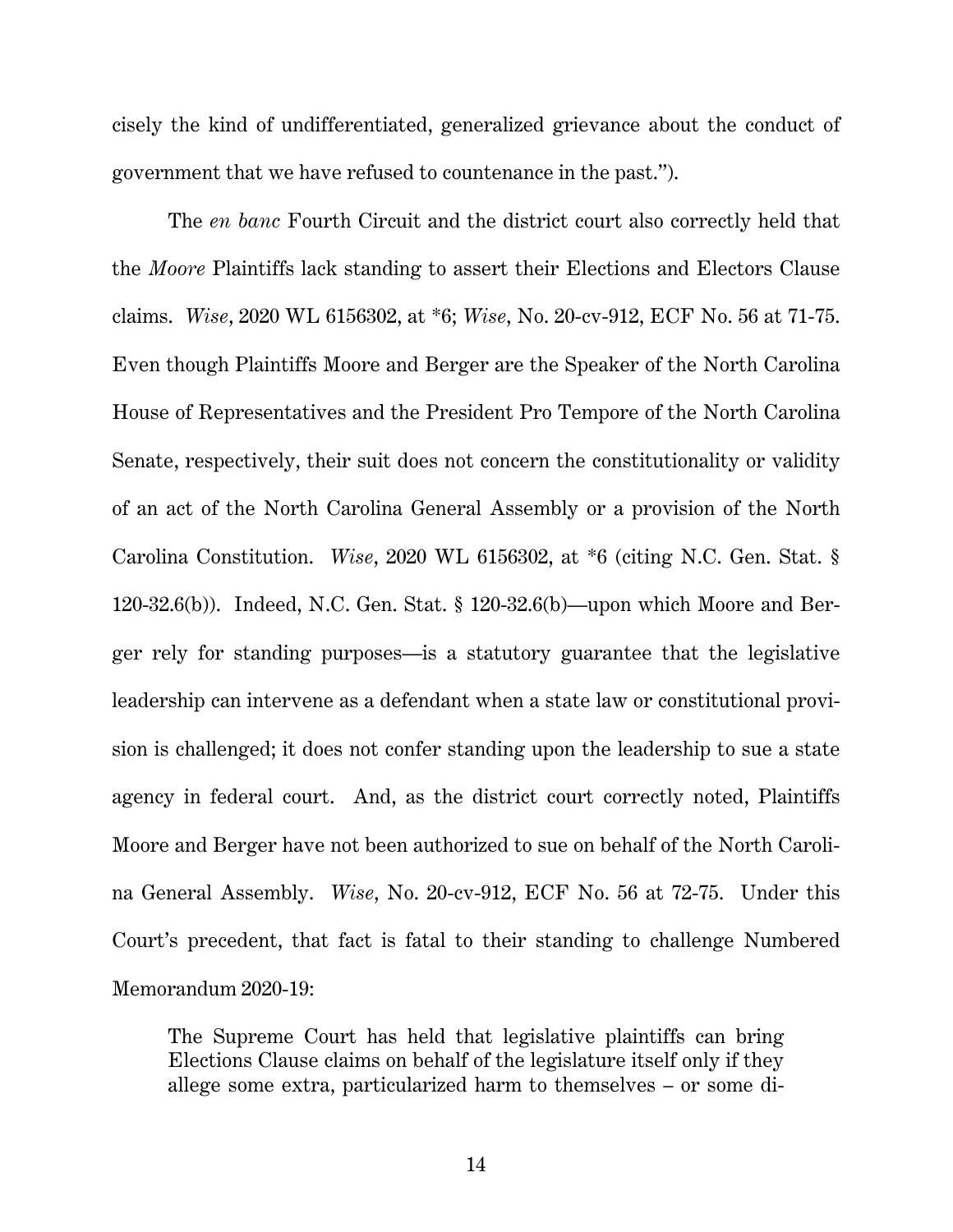rect authority from the whole legislative body to bring the legal claim. Specifically, the Supreme Court found a lack of standing where "[legislative plaintiffs] have alleged no injury to themselves as individuals"; where "the institutional injury they allege is wholly abstract and widely disperse"; and where the plaintiffs "have not been authorized to represent their respective Houses of Congress in this action." *Raines* v. *Byrd*, 521 U.S. 811, 829 (1997).

*Wise,* No. 20-cv-912, ECF No. 56 at 72-73. In any event, only the *Moore* Plain-

tiffs could even *conceivably* bring these Elections and Electors Clause claims un-

der this Court's precedent, and they manifestly do not seek any relief from this

Court as to the Oct. 17 Memo 2020-19's absentee ballot cure procedure.

# **B. Even If the Wise Applicants Do Have Standing To Assert Their Elections And Electors Clause Claims Against Unspecified Aspects Of The Oct. 17 Memo 2020-19, These Claims Should Be Rejected**

The *Wise* Applicants' Elections and Electors Clause theories are wholly unprecedented and far more extreme than those argued to this Court in the stay applications submitted in *Scarnati* v. *Boockvar*, No. 20A53, 2020 WL 6128194, at \*1 (U.S. Oct. 19, 2020)*.* In *Scarnati*, the decision below was a state supreme court ruling altering certain voting requirements on state constitutional grounds. *Id*. Here, the *Wise* Applicants challenge the SBOE's Oct. 17 Memo 2020-19, and by extension the consent judgment entered by a state trial court that has not yet been fully reviewed by the Supreme Court of North Carolina and was premised on an interpretation of state emergency and election statutes. Indeed, on October 23, 2020, the North Carolina Supreme Court considered and rejected motions filed by the *Wise* and *Moore* Applicants seeking a temporary stay of the consent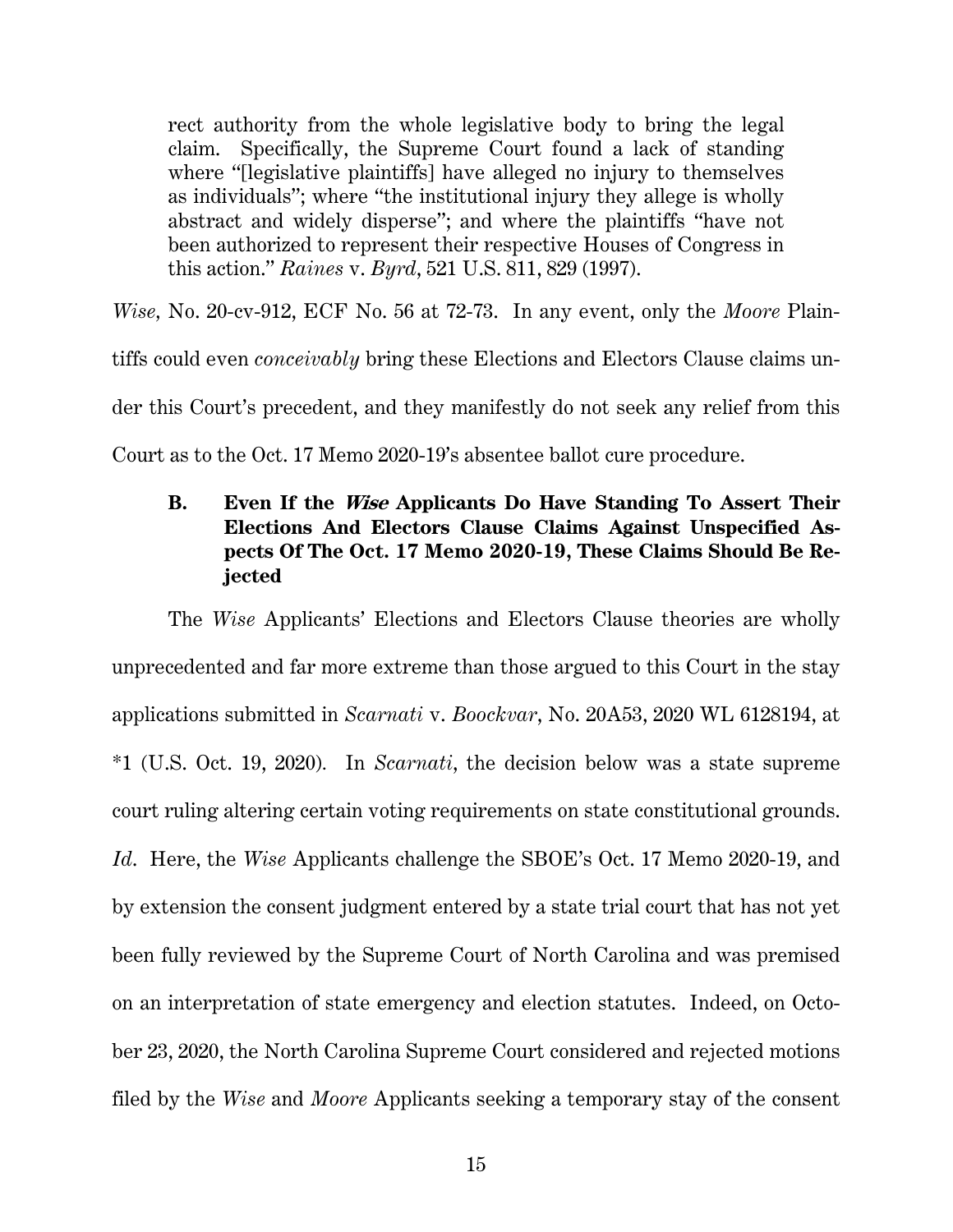judgment entered by the state trial court, showing that the highest court in North Carolina may find the Oct. 17 Memo 2020-19 to be entirely consistent with North Carolina law.<sup>8</sup> By bringing this action in federal court, Applicants are, in effect, attempting to convert an ordinary dispute over the scope and interpretation of state election statutes into a federal constitutional case. But this Court has never so much as implied that federal courts may intervene to resolve disputes between state legislatures and state election authorities over the construction and implementation of state statutes, where the state supreme court has denied relief.

If this Court adopts the *Wise* Applicants' extreme position, it would open Pandora's box: the federal judiciary would be subjected to a flood of new election law challenges under the Elections and Electors Clauses. Any time state legislative plaintiffs viewed a state election agency's rule, interpretation, guidance document, or memorandum as at odds with a state statute, they could resort to federal court by invoking the Elections and Electors Clauses. Those litigants could proceed directly to federal court without even filing a challenge in state court, let alone appealing an adverse ruling to the state supreme court. The *Wise* case was filed on September 26, 2020, and now less than a month later, it is before this

<sup>8</sup>  *See* Docket Sheet p. 2, *N.C. Alliance for Retired Ams.* v. *N.C. State Bd. of Elections,*  No. 440P20-1 (N.C. Sup. Ct) (entries 1 and 3 reflect denial of motion for temporary stay ("M-TEMP-STAY") filed by "Intervenor-Appellant Berger, Philip E et al" and "Repub-<br>
lican Mational Committee. et al." respectively).  $available$  at lican National Committee, et al." respectively), *available at* https://appellate.nccourts.org/dockets.php?court=1&docket=1-2020-0440- 001&pdf=1&a=0&dev=1.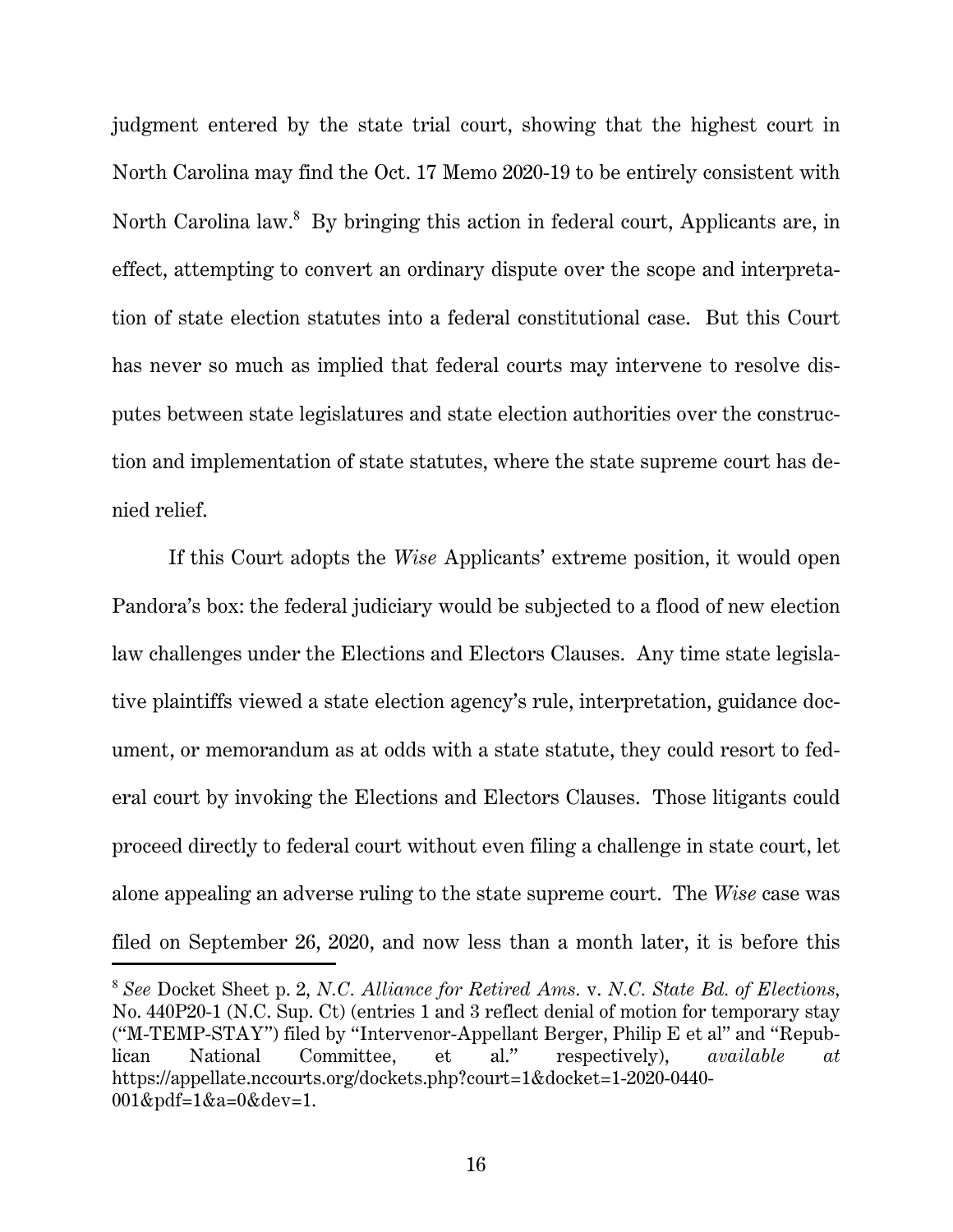Court seeking an *injunction* against unspecified aspects of the Oct. 17 Memo 2020-19 that it claims violate *state* statutes where the Supreme Court of North Carolina has found no such violation. There is no limiting principle to this radically destabilizing theory, which would force the federal courts into the position of adjudicating virtually all disputes over the meaning of state election laws, including all state election law disputes between the state legislature and one or both of the other branches of state governments. To authorize this new font of litigation would induce forum-shopping and a proliferation of end runs around state court systems perceived to be unfavorable to particular claims. A decision in the Applicants' favor would precipitate an immediate flood of new federal litigation by offering a federal forum for existing state election law disputes across the country and breathing new life into disputes that state actors had believed were already settled in state court.

The *Wise* Applicants do not contend that state election authorities lack authority to promulgate rules and guidance interpreting and implementing state statutes. Instead, they contend that a state agency's interpretation, rule, or directive violates a state statute, and that violation of state law per se creates a federal constitutional question that the federal courts must resolve. *See, e.g., Wise* Application 3-4 (No. 21A71) ("To protect the federal interests at stake and restore the status quo established by the General Assembly, Plaintiffs urge the Court to prohibit the Board from implementing the Numbered Memos and enjoin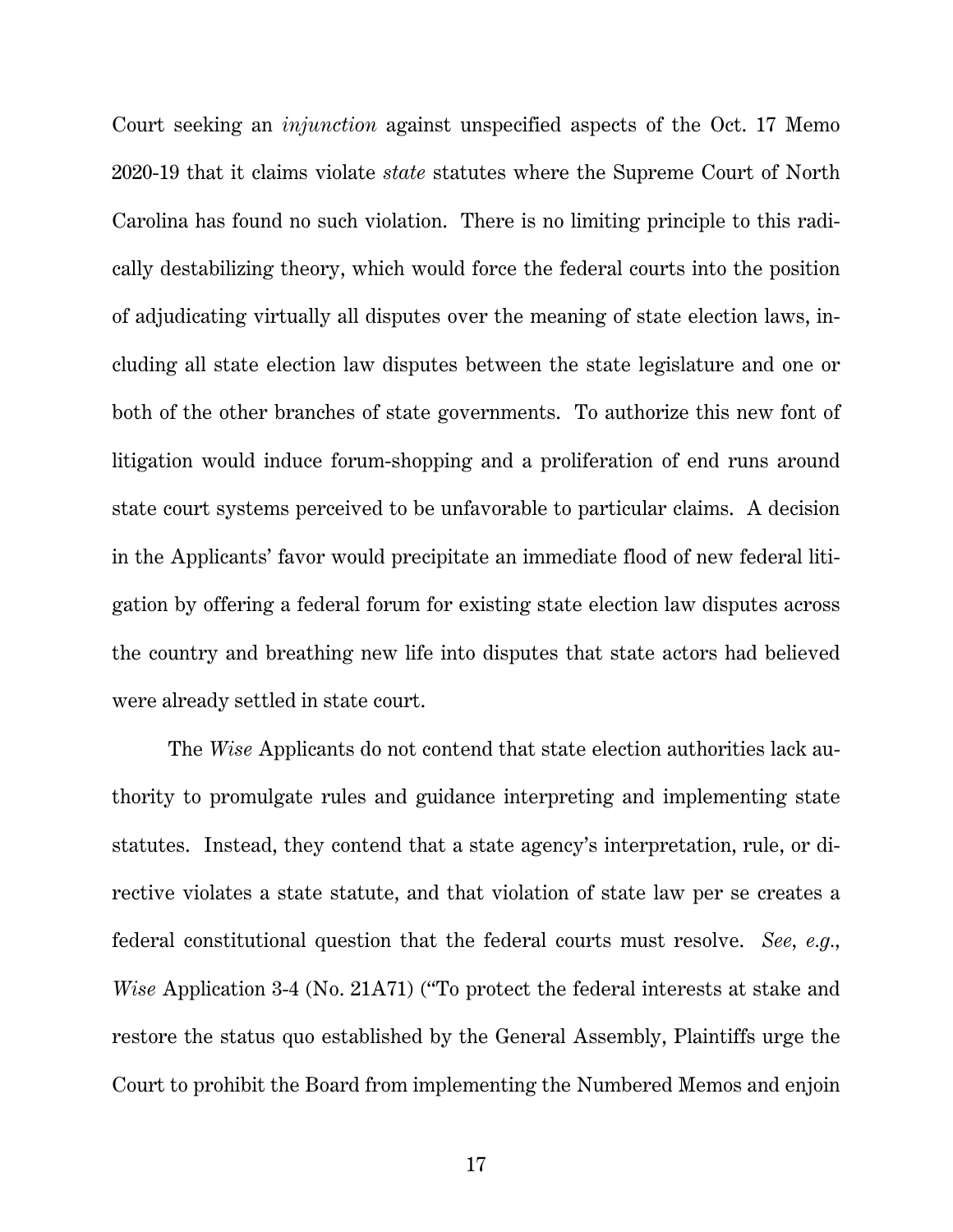it from further interfering with this election."). The question of whether the SBOE has the authority to provide county boards of elections guidance on how to comply with due process protections for absentee voters is necessarily one of state law about whether the SBOE has overstepped its statutory authority.

If every dispute on questions of state statutory interpretation can form the basis for a federal question and federal jurisdiction in any voting-related matter—thus resulting in federal courts enjoining state election agencies' or even local election officials' actions and directives—proceeding down this road will effectively create an *election law exception* to this Court's ruling in *Pennhurst State School & Hospital* v. *Halderman*, 465 U.S. 89, 121 (1984). While the North Carolina General Assembly establishes the laws that govern the state's elections, they have delegated significant authority to the executive branch, via the SBOE and its Executive Director, to implement the law and provide appropriate guidance, including dealing with contingencies and guiding the county boards of elections through statutory gaps. *See, e.g.,* N.C.G.S § 163-166.01 (allowing SBOE to extend polling hours); § 163-27.1 (authorizing the SBOE director to take emergency action that "avoid[s] unnecessary conflict with the provisions of this Chapter"; N.C.G.S. §163-166.8(b) (providing that a voter seeking assistance "request permission from the chief judge, stating the reason" but as further defined by the SBOE Director, as implemented in Numbered Memorandum 2012-27, (election officials "simply do not require enunciated spoken words and we do not set out to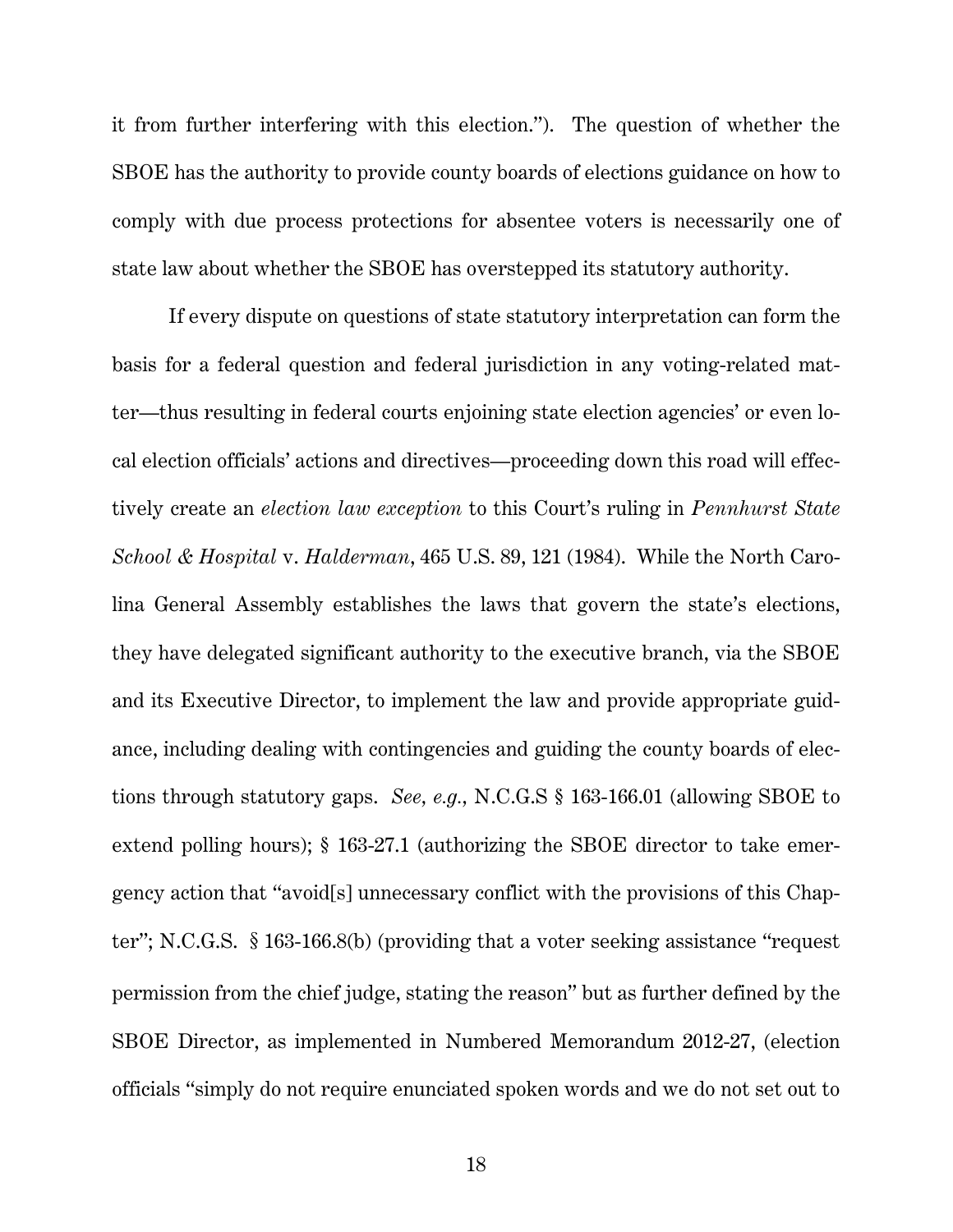inquire into the nature of a voter's disabilities. If there is a reasonable indication that the voter would like assistance, the precinct official can ask the voter questions which would enable the precinct official to assert that the voter understands he or she is requesting assistance"). Pederal court intervention in this state executive implementation is plainly not allowed under this Court's precedent. *Pennhurst*, 465 U.S. at 106 ("A federal court's grant of relief against state officials on the basis of state law, whether prospective or retroactive, does not vindicate the supreme authority of federal law. On the contrary, it is difficult to think of a greater intrusion on state sovereignty than when a federal court instructs state officials on how to conform their conduct to state law.").

Furthermore, North Carolina might be the least appropriate venue in the Union to apply the *Wise* Applicants' extreme interpretation of the Elections and Electors Clauses. The North Carolina General Assembly is the only state legislature in the country that has not authorized federal court certification of statelaw questions to the state supreme court. *See United States* v. *Kelly*, 917 F. Supp. 2d 553, 560 (W.D.N.C. 2013) ("[T]his Court does not have the option of certifying this hazy issue of state law to the North Carolina Supreme Court. North Carolina is the sole state in the union that does not permit a federal court to certify questions of state law to the high state court for resolution."). As the sole

<sup>9</sup> SBOE Numbered Memorandum 2012-27 (October 30, 2012), *available at* https://s3.amazonaws.com/dl.ncsbe.gov/sboe/numbermemo/2012/2012- 27\_VoterAssistance.pdf.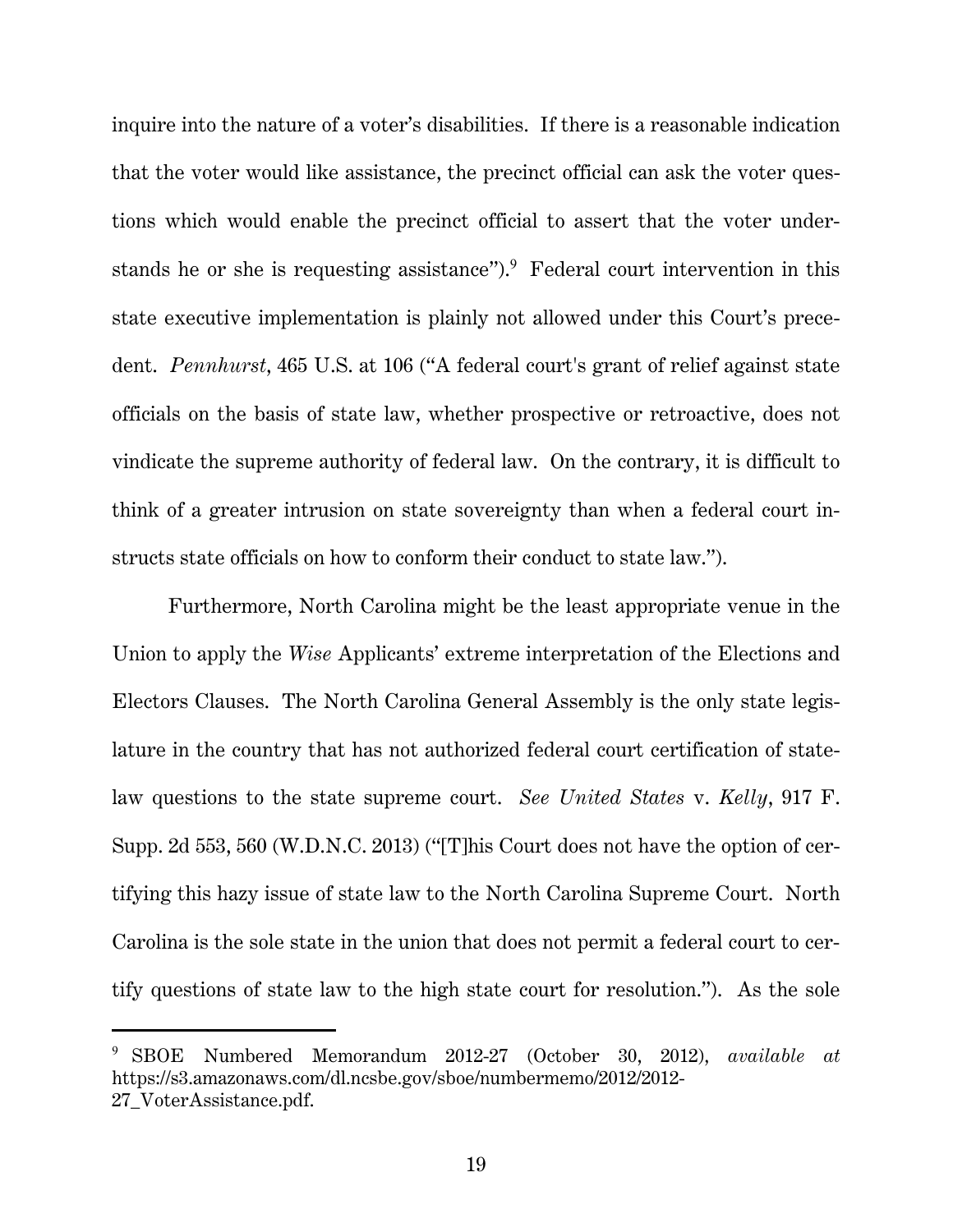state that bars federal courts from certifying state law questions to the state supreme court, the North Carolina General Assembly has clearly expressed its strong preference for adjudicating questions of North Carolina law within its own state court system, exhausting all appeals through the Supreme Court of North Carolina. It expressly does *not* want the Supreme Court of North Carolina to issue advisory opinions on state law questions in the service of federal litigation.

Moreover, given the number of places within North Carolina statutes where the General Assembly has remained silent on details of election administration or how election administrators should proceed in emergency settings, inviting federal litigation second-guessing those important election administration<sup>10</sup> efforts will greatly expand the federal judiciary's role in state law disputes. For example, the SBOE is authorized to extend polling hours where voting in a

<sup>10</sup> Note that it is beyond dispute that North Carolina statutes were silent on the definition of a "curable" defect and the procedure for a cure. *See Democracy N.C.*, No. 20-cv-457, Opinion, ECF No. 124 at 157 (M.D.N.C Aug. 4, 2020) ("*Democracy N.C.* Opinion") ("[T] the court is compelled to find that the complete lack of statewide curing procedure is constitutionally inadequate."). But if the state disagreed with the SBOE on how to comply with the preliminary injunction, define a curable defect, and create mechanisms for a cure, the General Assembly could have convened and passed clarifying legislation within a matter of days, either after the Aug. 21 Memo 2020-19 or Sept. 22 Memo 2020-19 was promulgated. The *Moore* Applicants' silence on this reflects legislative acquiescence with the SBOE's actions in the face of vague or silent state laws. Accordingly, the *Wise* applicants have no grounds to come in now and effectively overrule state legislative acquiescence where the state legislature declined not to act, even when invited by the federal court. *Democracy N.C.* Opinion at 187.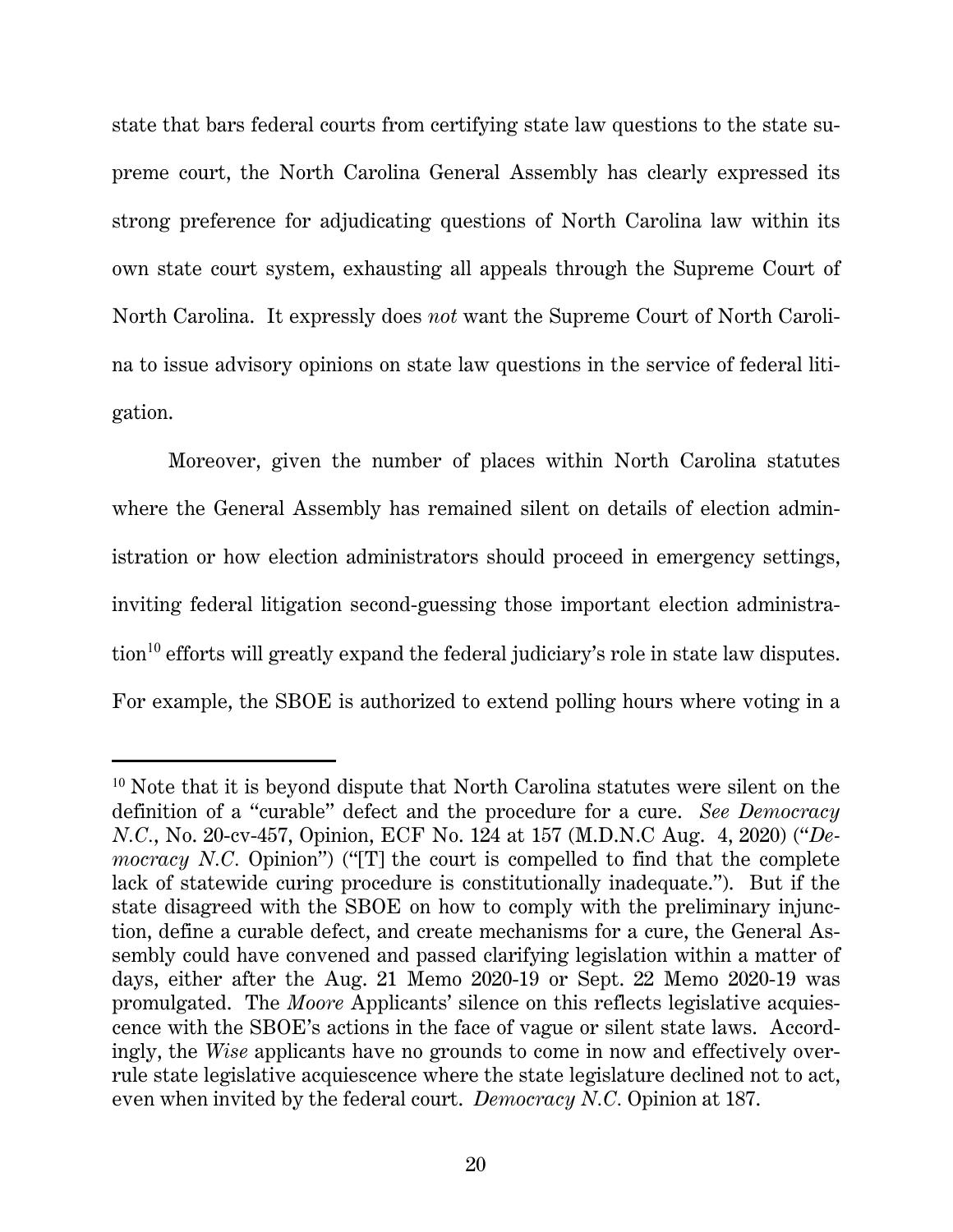precinct on Election Day has been interrupted by more than 15 minutes. N.C.G.S. § 163-166.01 ("If the polls are delayed in opening for more than 15 minutes, or are interrupted for more than 15 minutes after opening, the SBOE may extend the closing time by an equal number of minutes. As authorized by law, the SBOE shall be available either in person or by teleconference on the day of election to approve any such extension."). Likewise, while *Amici* take no position on the absentee receipt deadline in this Court, *Amici* note that historically, in North Carolina, under N.C.G.S. § 163-27.1, the SBOE Director has exercised delegated authority to alter the conduct of elections because of natural disaster on a regular basis. For example, in 2018, because of Hurricane Florence, the Republican director of the SBOE not only extended the absentee receipt deadline in 28 counties to nine days after the election, like here, but also allowed absentee ballots to be delivered to *any* county in the state, not just the county in which the absentee voter was registered. N.C. State Board of Elections Emergency Order.<sup>11</sup> In enacting the statute under which the SBOE Director can act in exigent circumstances to "avoid unnecessary conflict with the provisions of this Chapter," N.C.G.S. § 163-27.1, the General Assembly plainly contemplated there would be some necessary conflict with the statutes in emergencies and unprecedented situations, and expressly delegated this authority to the SBOE Di-

<sup>11</sup>N.C. State Board of Elections Emergency Order – Updated 11/5/2010, *available at* https://s3.amazonaws.com/dl.ncsbe.gov/State\_Board\_Meeting\_Docs/Orders/Executive% 20Director%20Orders/Order\_2018-10-19.pdf.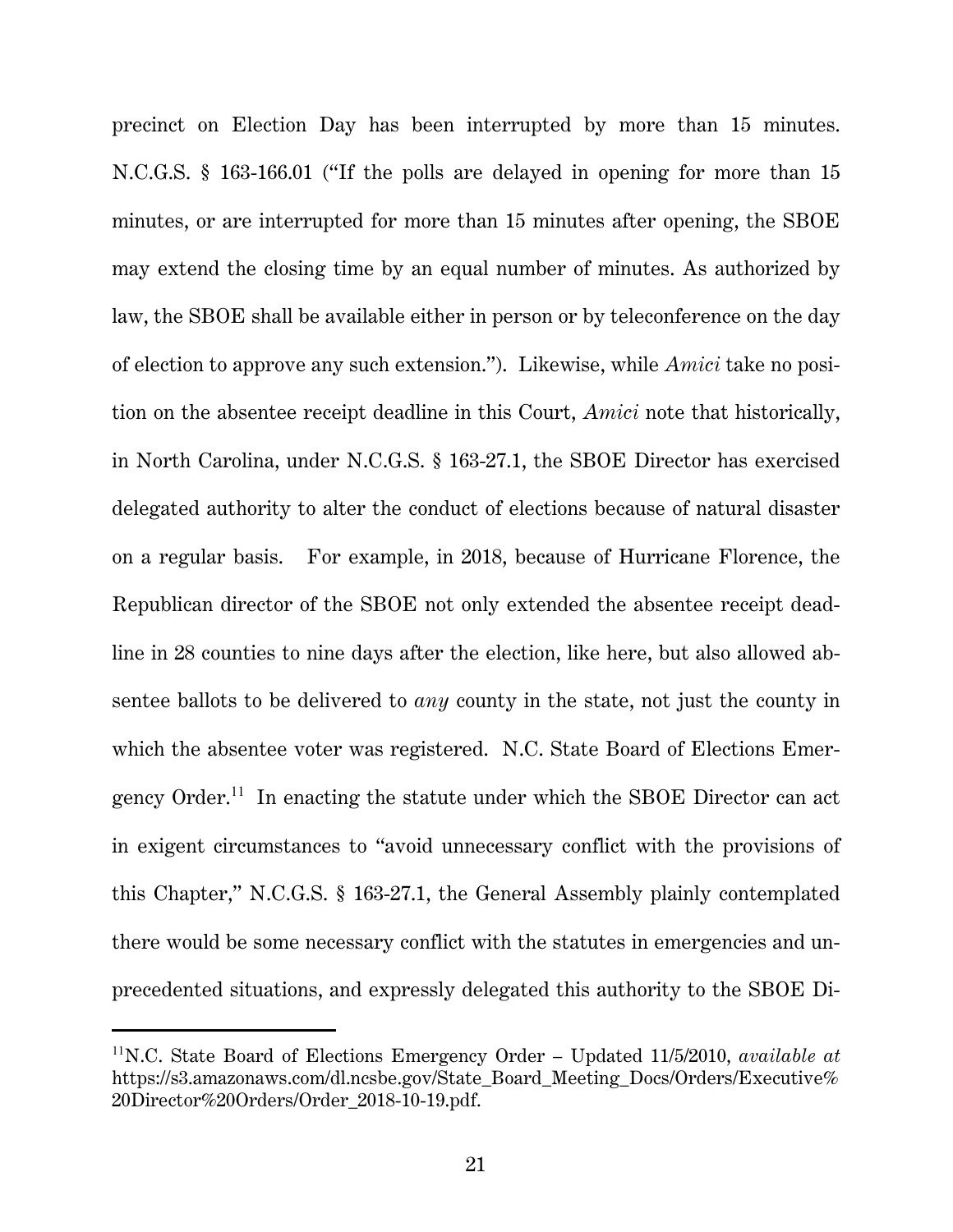rector. This Court's intervention here would greenlight a federal lawsuit over every extension of polling hours, even if the chief judge overslept and voting started hours late or a chemical spill blocked the only road to a precinct for hours—both actual occurrences in North Carolina that were properly resolved under authority delegated to the SBOE Director by the state legislature. Under the *Wise* Applicants' theory of this case, disputes over whether such a determination by the executive branch conflicted with state law would give rise to a panoply of federal claims.

Such a result would be manifestly contrary to decades of this Court's jurisprudence counseling respect for the role of state courts in resolving questions of state law, especially where those questions involve important issues of state policy. *See generally Railroad Commission* v. *Pullman Co.*, 312 U.S. 496 (1941); *Burford* v. *Sun Oil Co.*, 319 U.S. 315 (1943); *Colorado River Water Conservation District* v. *United States*, 424 U.S. 800 (1976). The Elections and Electors Clauses in Articles I and II of the U.S. Constitution are not a font of such unfettered *federal* judicial intervention in purely *state* election law disputes.

# **III. THE <sup>W</sup>ISE APPLICANTS' EQUAL PROTECTION CLAUSE ARGUMENT UNDER <sup>B</sup>USH V. GORE IS LEFT COMPLETELY UNDEFINED AS TO NUMBERED MEMORANDUM 2020-19 AND MUST NECESSARILY FAIL AS WELL FOR LACK OF SUBJECT MATTER JURISDICTION**

The *Wise* Applicants fail to explain what aspect of the Oct. 17 Memo 2020- 19's absentee ballot cure procedure violates the equal protection principle articu-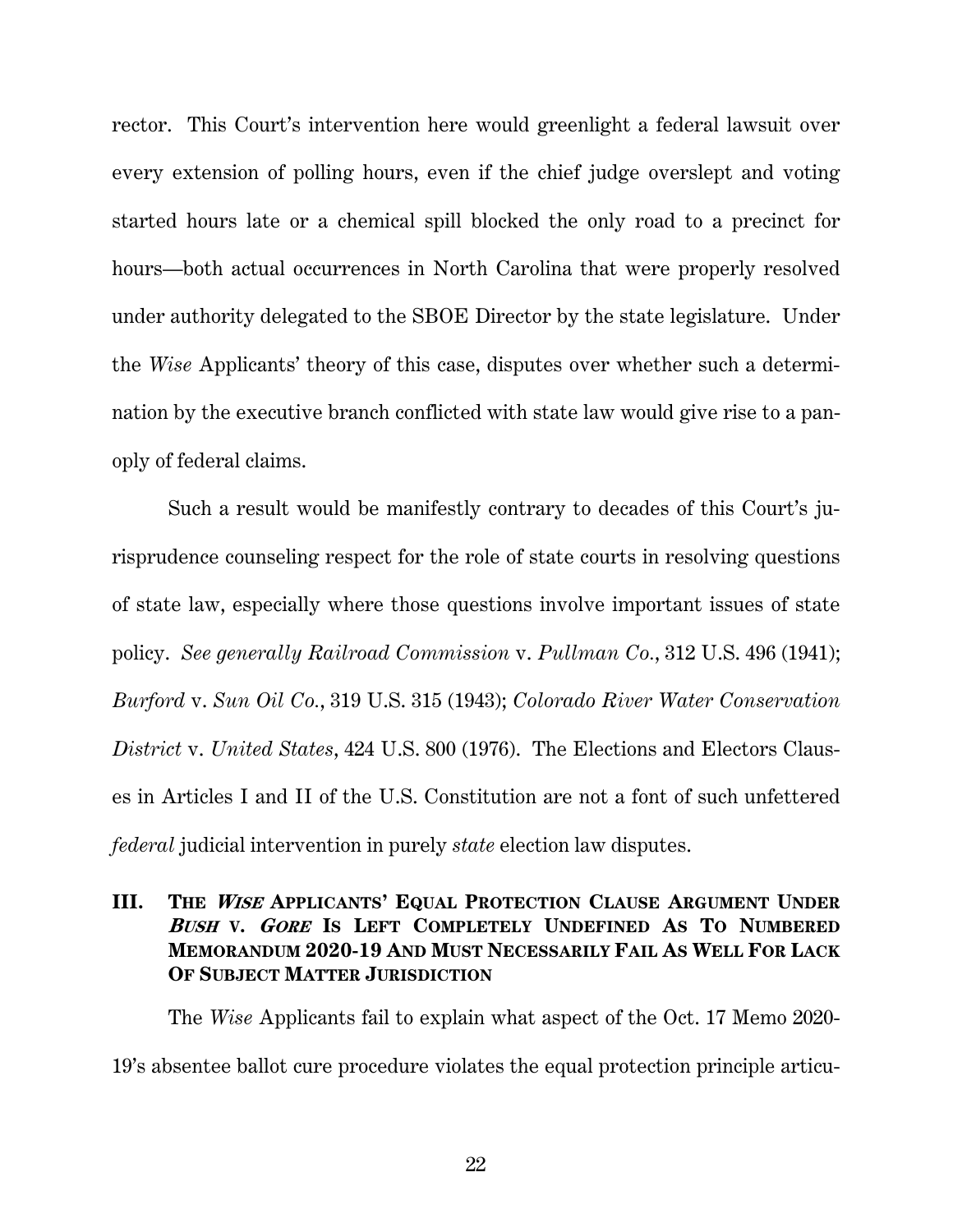lated in *Bush* v. *Gore*, 531 U.S. 98 (2000). To the extent they have alleged that the authorization to cure the lack of a witness signature violates the Equal Protection Clause, that feature of the Sept. 22 Memo 2020-19 has already been enjoined by the district court and Oct. 17 Memo 2020-19 has been issued to comply with that order, as the *Wise* Applicants have acknowledged in their briefs to the Fourth Circuit and this Court. *See supra* at 11-12. Accordingly, the district court and the Fourth Circuit majority both found that the request for injunctive relief as to the witness requirement was moot. *Id*. The *Moore* Applicants seem to agree. While the *Wise* Applicants appear to press on against the Oct. 17 Memo 2020-19, their Application fails to specifically describe any other Equal Protection Clause violation or identify how it could or should be remedied.

Accordingly, having failed to specifically point to any other legal violation or seek relief for that violation, the *Wise* Applicants are not entitled to any further injunctive relief as to the Oct. 17 Memo 2020-19. There is no basis whatsoever to enjoin the Oct. 17 Memo 2020-19 in whole or in part. At a maximum, the *Wise* Applicants could only be entitled to a remand of this action so that they can make their specific arguments to the lower courts in the first instance, identifying specific parts of the North Carolina election code that have been breached. The one claimed violation—the curing of ballots without witness signatures—has already been resolved in their favor.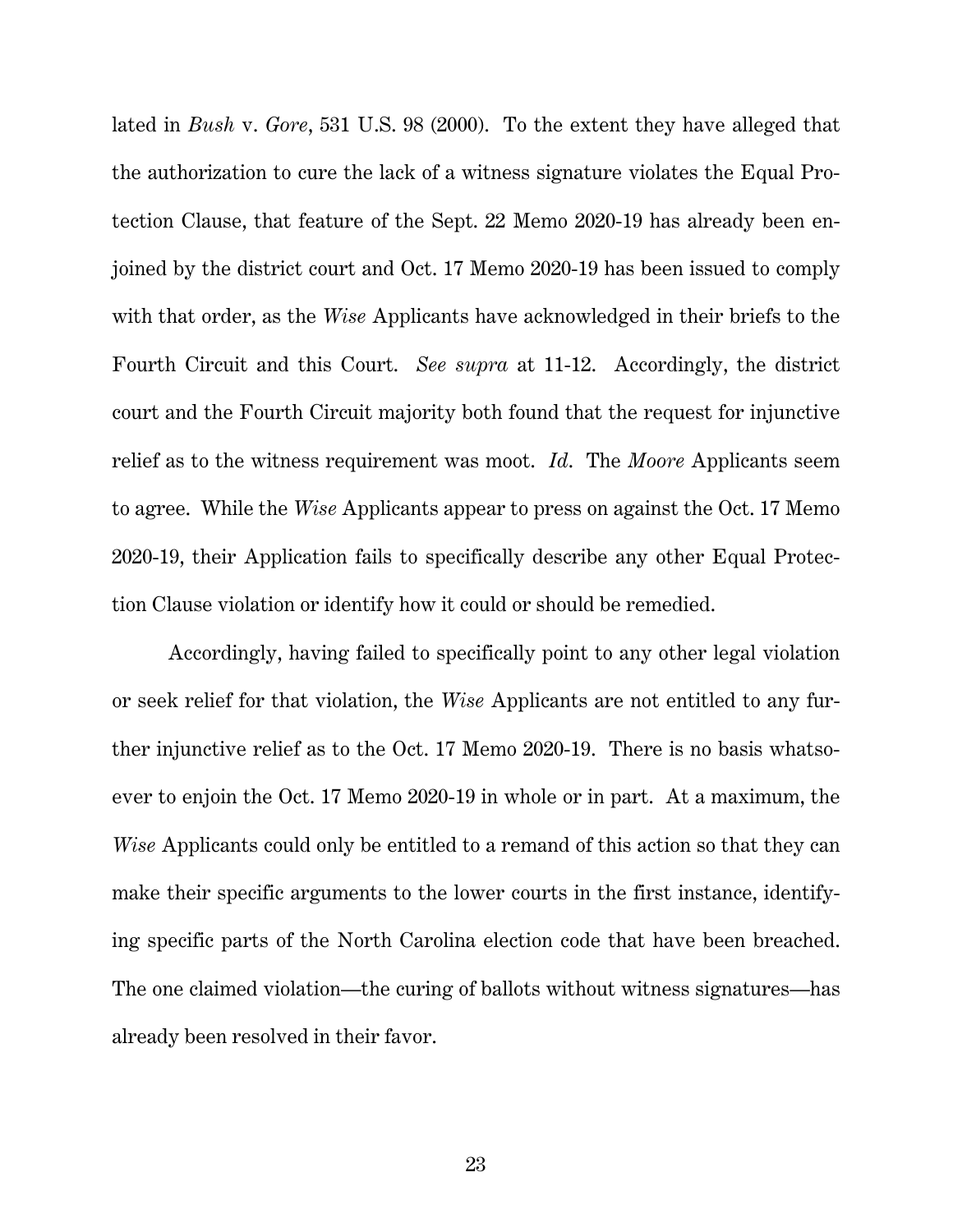Alternatively, to the extent the *Wise* Applicants believed that the existing injunction against curing the lack of a witness signature was insufficient to redress the equal protection violation they had pled, they were obligated, in the first instance, to seek a modification of that injunction from the district court. Instead, they still seem to argue that the Oct. 17 Memo 2020-19 subverts the witness requirement without explaining how that is so. Having failed to do that and having never alleged any other constitutional problem or deviation from North Carolina statutes in the Oct. 17 Memo 2020-19, their Application for an injunction against that memorandum must fail.

#### **CONCLUSION**

For the reasons stated above, *Amici* urge this Court to deny the Applications for injunctive relief in *Wise*.

Dated: October 24, 2020

Respectfully submitted,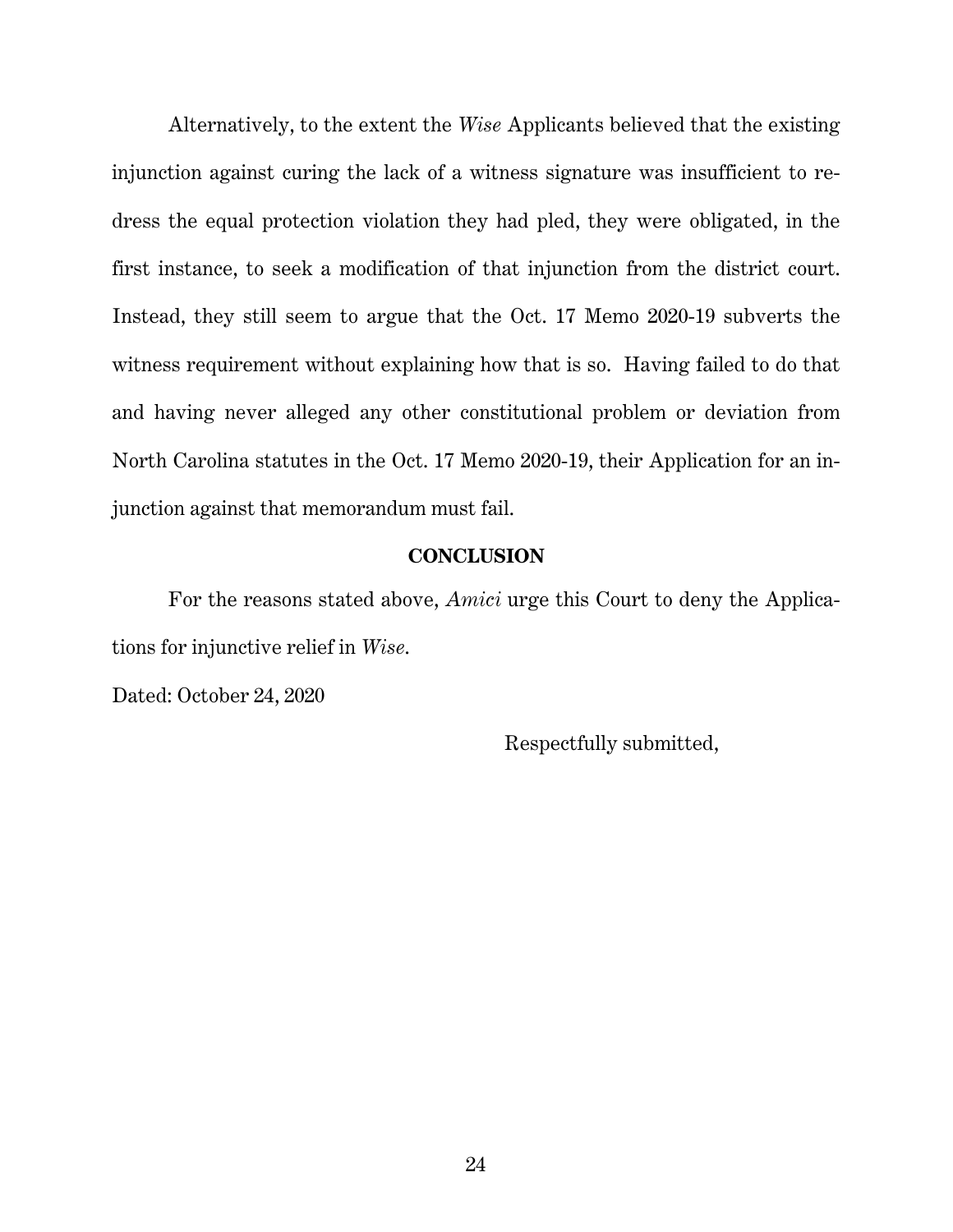ALLISON J. RIGGS JEFFREY LOPERFIDO HILARY KLEIN SOUTH COALITION FOR SOCIAL JUSTICE 1415 West Highway 54, Suite 101 Durham, NC 27707

JON SHERMAN MICHELLE KANTER COHEN CECILIA AGUILERA FAIR ELECTIONS CENTER 1825 K Street NW, Suite 450 Washington, D.C. 20006

PAUL R.Q. WOLFSON *Counsel of Record* WILMER CUTLER PICKERING HALE AND DORR LLP 1875 Pennsylvania Ave., NW Washington, DC 20006 (202) 663-6000 paul.wolfson@wilmerhale.com GEORGE P. VARGHESE STEPHANIE LIN WILMER CUTLER PICKERING HALE AND DORR LLP 60 State Street Boston, MA 02109 JOSEPH J. YU WILMER CUTLER PICKERING HALE AND DORR LLP

7 World Trade Center 250 Greenwich Street New York, NY 10007

OCTOBER 2020